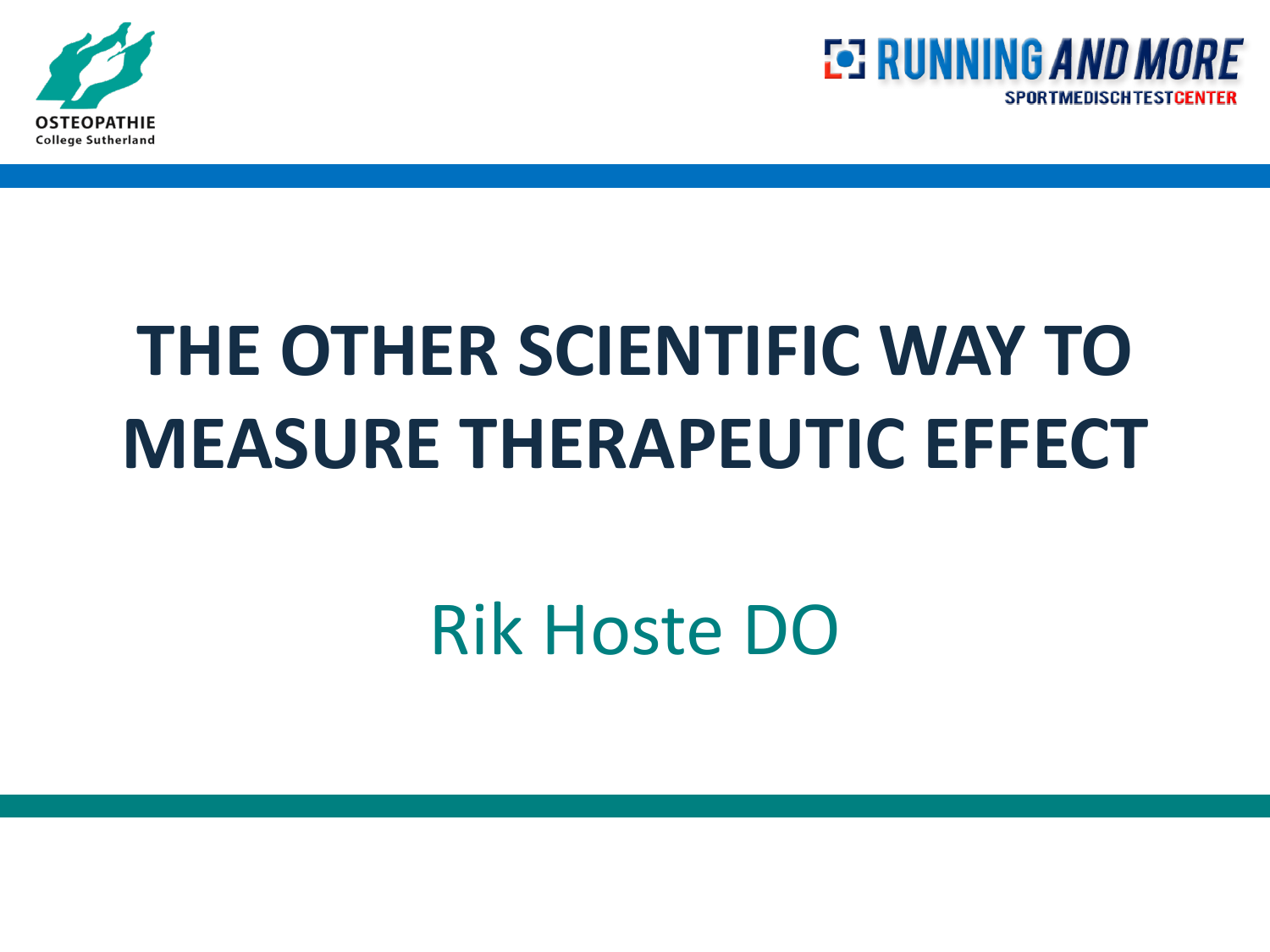



## **"Find and remove the** cause**, then the** effect **will disappear."**

Still DO 1910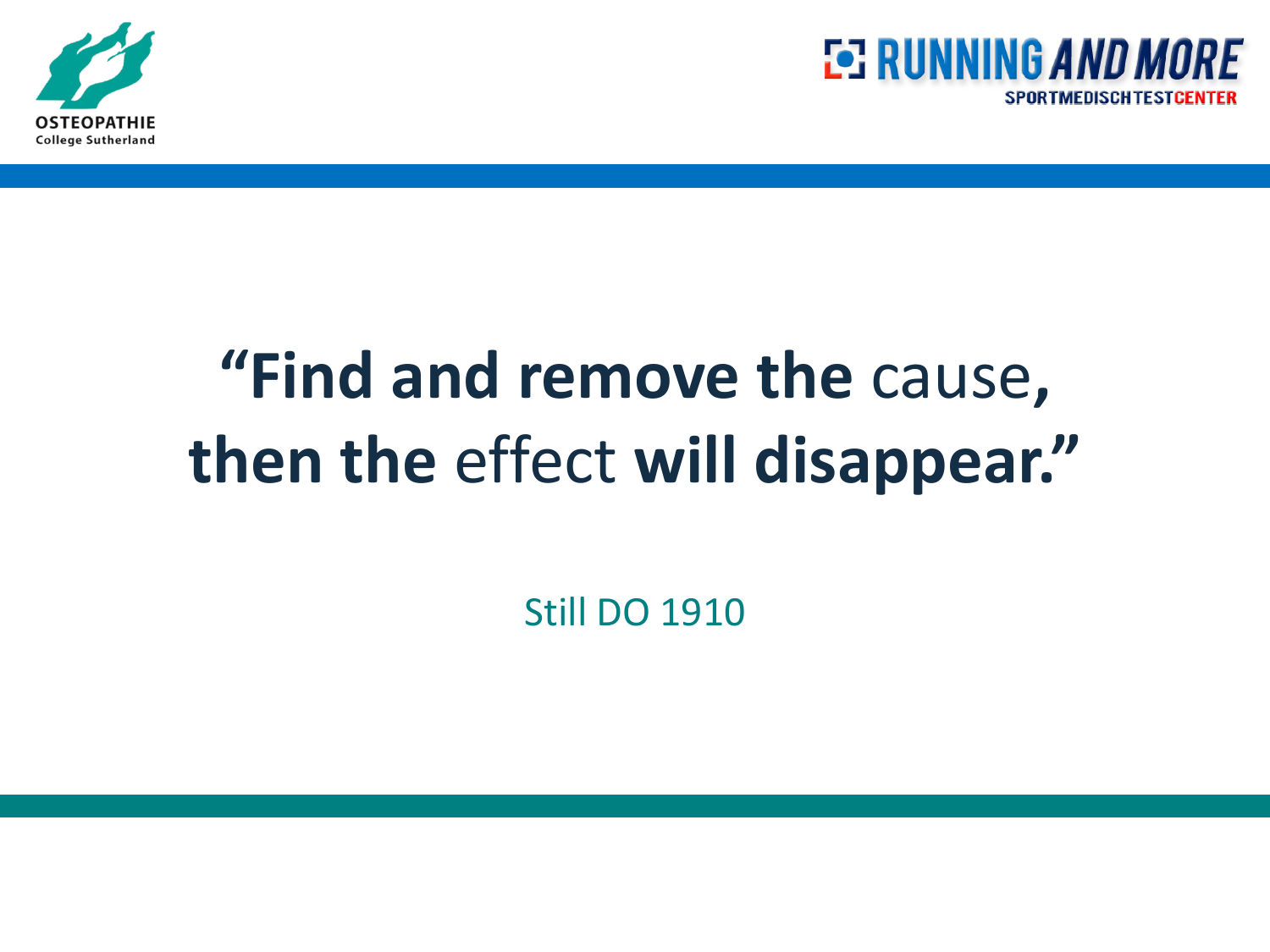



## **"Osteopathic treatment is** scientific **in that it recognizes the relation between cause and effect in disease, and seeks to** remove the cause **rather than to treat the symptoms - the effect of disease."**

Smith DO 1919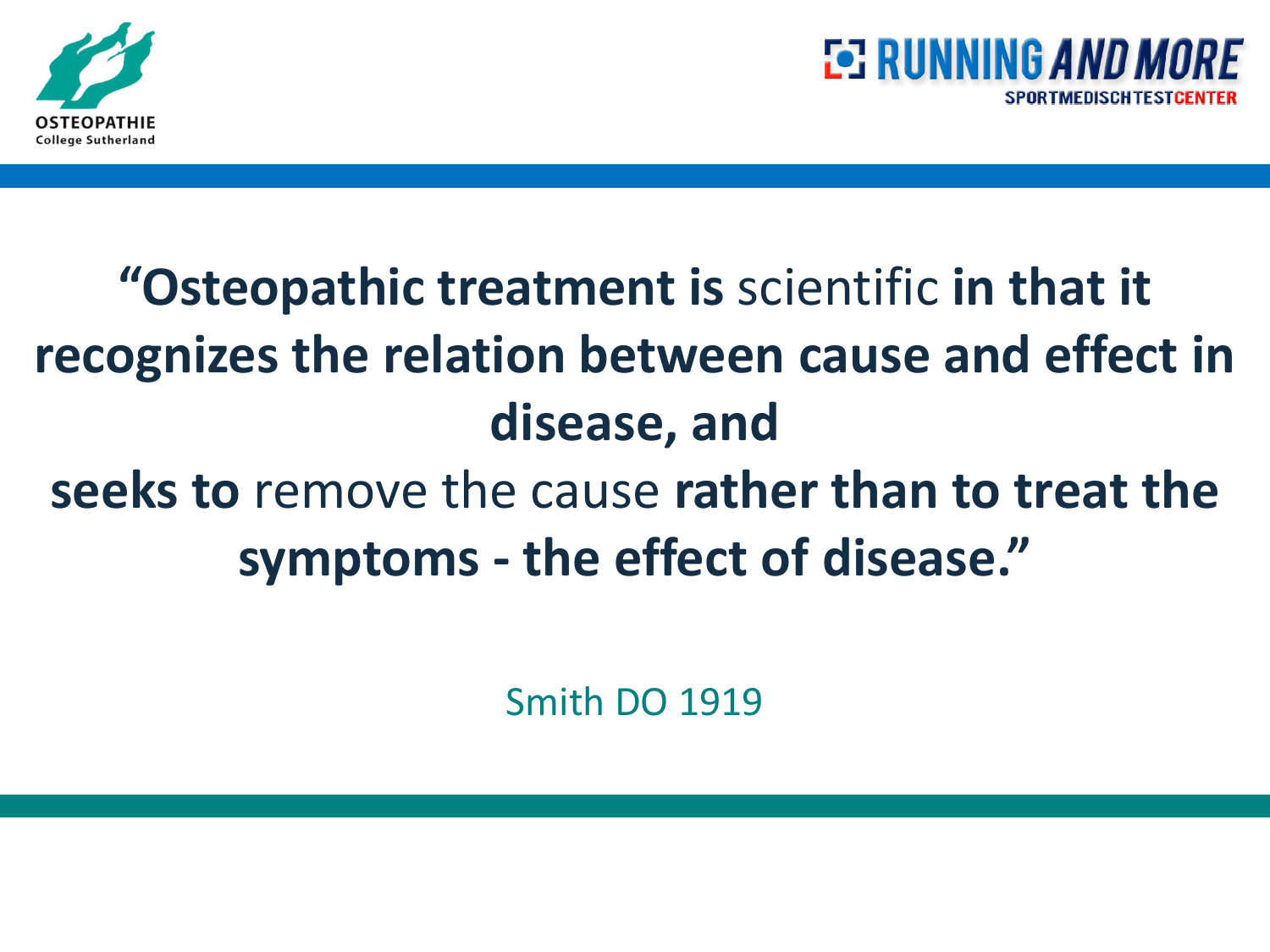



# **CAUSE - EFFECT frame of thinking belongs to a** REDUCTIONISTIC **concept OSTEOPATHIC MEDICINE belongs to a** HOLISTIC **concept**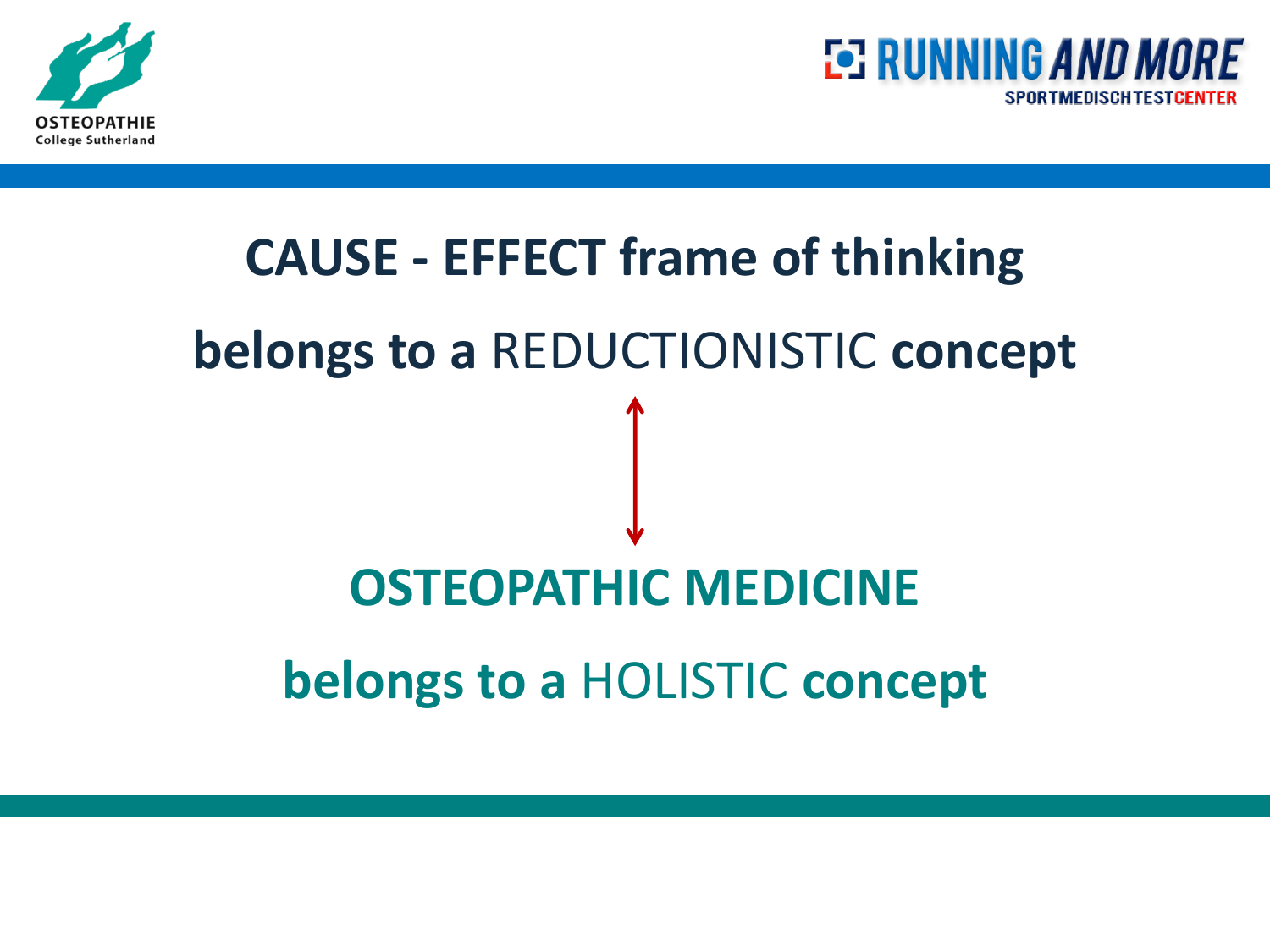



| Facing<br>Data Colleged<br>08/02/10                 | Miaro Sourie                  | Total Union Volume                                                | <b>Report States</b>                                                               |                      |                 |                           |                |
|-----------------------------------------------------|-------------------------------|-------------------------------------------------------------------|------------------------------------------------------------------------------------|----------------------|-----------------|---------------------------|----------------|
|                                                     |                               |                                                                   | S / Final                                                                          | Clinical Information |                 |                           |                |
|                                                     | Time Colleged<br>09:56        | Dete Extend<br>0802/10                                            | Date Reported<br>08/03/10                                                          | Accessit             |                 |                           |                |
| Putigat (D Namber)<br>Putient Phone Number<br>80543 |                               |                                                                   | Published SSSS                                                                     |                      |                 |                           |                |
| Patient Nome<br>5 <sub>ex</sub><br>M                |                               | Data of Birth<br>12/10/86                                         | Direct Laboratory Services<br>300 Mariners Plaza Suite 321<br>Mandeville, LA 70448 |                      |                 |                           |                |
| <b>Petited Address</b>                              |                               |                                                                   |                                                                                    | 985-624-9186         |                 |                           |                |
| Comment<br>PATIENT AGE-<br>024 / -04 / -08          |                               |                                                                   |                                                                                    | UPIN: 1336212729     |                 | <b>PHY NAME: DAVIS, A</b> |                |
| Toris Roquested                                     |                               | CMP14+LP+TP+TSH+5AC+CBC/D/Pk                                      |                                                                                    |                      |                 |                           |                |
|                                                     | TESTS                         |                                                                   | <b>SESULT</b>                                                                      | 11.42                | <b>CINTIS</b>   | REFERENCE INTERVAL        | LAB            |
| Ghazose, Senam                                      |                               |                                                                   | 300                                                                                |                      | me/dl.          | 65.99                     | 01             |
| Une Acid. Serum                                     |                               |                                                                   | 60                                                                                 |                      | meldi.          | $24-82$                   | $\alpha$       |
| <b>BIN</b>                                          |                               |                                                                   | 18                                                                                 |                      | ma/di.          | $5 - 26$                  | $\overline{0}$ |
| Creatisine, Serum                                   |                               |                                                                   | 1.74                                                                               | HIGH                 | .B/am           | $0.76 - 1.27$             | o's            |
| eGFR                                                |                               |                                                                   | 49                                                                                 | LOW                  | nd./min/1.73    | 559                       | $_{01}$        |
| eGFR AfricanAmerican                                |                               |                                                                   | 59                                                                                 | LOW                  | mL/min/1.73     | >59                       | $\alpha$       |
| <b>BUNCreatisine Ratio</b>                          | www.lalocn.org.               | proteinuria is present. Additional information may be found at    | 10 <sub>1</sub>                                                                    |                      |                 | 8-27                      | O3             |
| Sodium, Serien                                      |                               | 138                                                               |                                                                                    | mmolf.               | 135-145         | $_{01}$                   |                |
| Potassium, Serum                                    |                               |                                                                   | 4.5                                                                                |                      | menali.         | 15.52                     | $^{\alpha}$    |
| Chloride, Serum                                     |                               |                                                                   | 101                                                                                |                      | mmolf.          | $97 - 108$                | O1             |
| Carbon Dioxide, Total                               |                               | 28                                                                |                                                                                    | mmolf.               | $20 - 52$       | 01                        |                |
| Calcium, Serum.                                     |                               |                                                                   | 9.0                                                                                |                      | .B/am           | 87.102                    | $\alpha$       |
| Phyelsens, Serum                                    |                               |                                                                   | 3.4                                                                                |                      | mp'dl.          | 2545                      | $_{01}$        |
| Protein, Total, Senam                               |                               |                                                                   | 64                                                                                 |                      | g(IL)           | 60-85                     | $_{01}$        |
| Albumis, Secure                                     |                               |                                                                   | 17                                                                                 |                      | aML             | 3.5.5.5                   | 01             |
| Glebalis, Total                                     |                               |                                                                   | 27                                                                                 |                      | a(II)           | $15-45$                   | 01             |
| A/El Ratio                                          |                               |                                                                   | 1.4                                                                                |                      |                 | $1.1 - 2.5$               | 01             |
| Bilingbin, Tetal                                    |                               |                                                                   | 0.9                                                                                |                      | me/dl.          | $0.0 - 1.2$               | $\alpha$       |
| Alkaline Photphatase, S.                            |                               |                                                                   | 41.                                                                                |                      | RM.             | 25-150                    | $_{01}$        |
| LDH                                                 |                               |                                                                   | 223                                                                                |                      | RM.             | 100-250                   | o1             |
| <b>AST (SGOT)</b>                                   |                               |                                                                   | 63                                                                                 | ніся                 | HM.             | $0 - 80$                  | ó1             |
| ALT (SGPT)                                          |                               |                                                                   | Á1                                                                                 | HIGH                 | IUST.           | 0.55                      | O3             |
| GGT                                                 |                               |                                                                   | 10                                                                                 |                      | HM.             | 0.65                      | ò3             |
| Iron, Serum                                         |                               |                                                                   | 171                                                                                | <b>HIGH</b>          | up/dl.          | 40-155                    | 01             |
| Cholesterol, Total                                  |                               |                                                                   | 146                                                                                |                      | molff.          | 100-199                   | o1             |
| Triolegerides<br><b>HDL Cholesterol</b>             |                               |                                                                   | 45<br>31                                                                           | LOW                  | molff.<br>ma/dL | $0 - 149$<br>>70          | O1<br>$\alpha$ |
|                                                     | negative risk factor for CHD. | According to ATP-III Guidelines, HDL-C >59 mg/dl. is considered a |                                                                                    |                      |                 |                           |                |
| LDL Cholesterol Cale                                |                               |                                                                   | 106                                                                                | HIGH                 | mp/dl.          | 0.99                      | O3             |
| T. Chold-IDL Ratio                                  |                               |                                                                   | 4.7                                                                                |                      | ratio unite     | $0.0 - 5.0$               | $\alpha$       |

## **REDUCTIONISM** quantitative **data**

**HOLISM**

#### qualitative **data**

#### MSQ: Migraine-Specific Quality-of-Life Questionnaire Further Investigation of the Factor Structure

Priti Jhingran,<sup>1</sup> Sonia M. Davis,<sup>2</sup> Lisa M. LaVange,<sup>2</sup> David W. Miller<sup>1</sup> and Ronald W. Helms<sup>3</sup>

- 1 Glaxo Wellcome Inc., Research Triangle Park, Durham, North Carolina, USA
- 2 Quintiles Inc., Research Triangle Park, Durham, North Carolina, USA 3 Rho Inc. and Department of Biostatistics, University of North Carolina, Chapel Hill, North Carolina, USA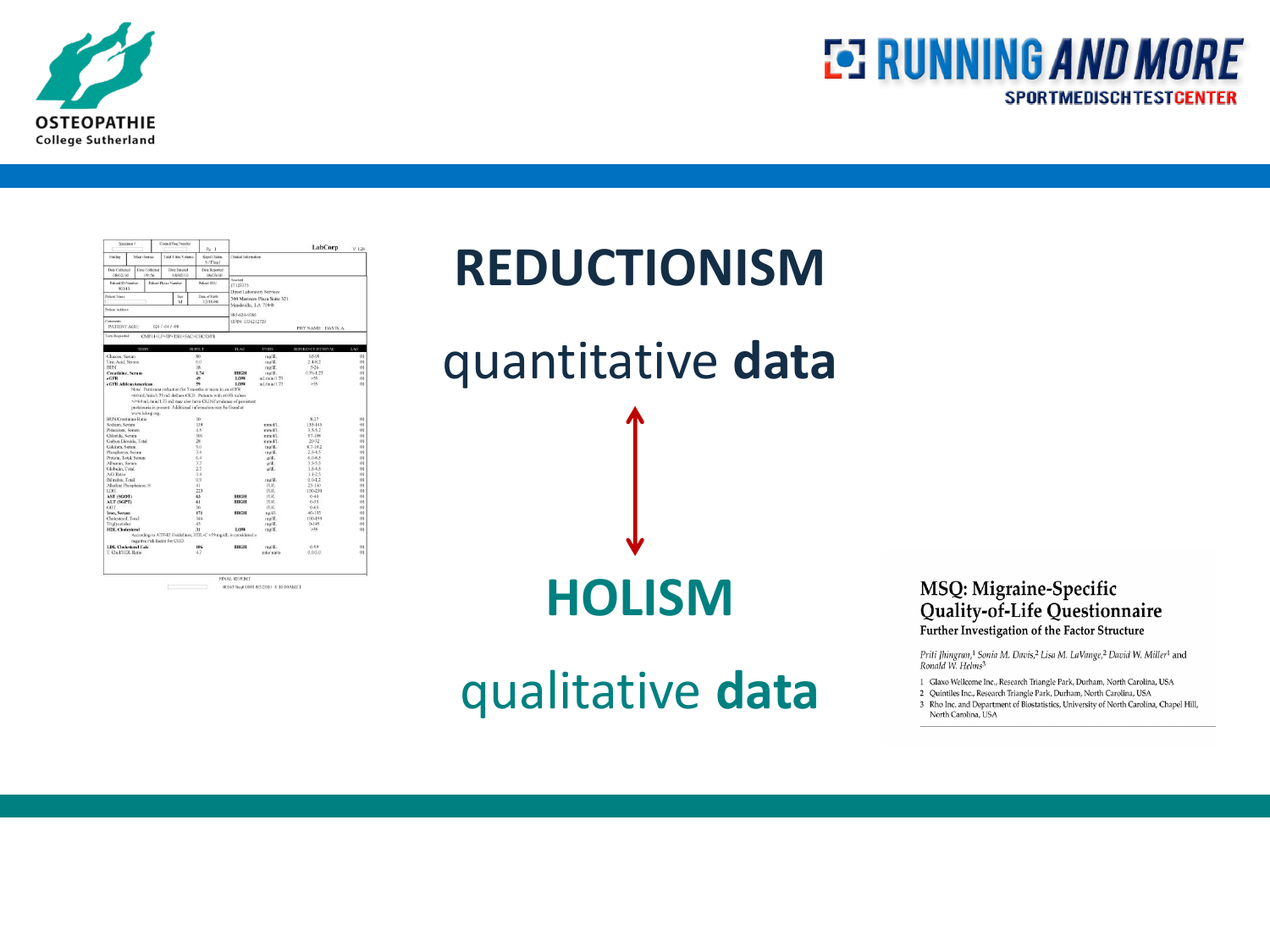



#### **REDUCTIONISM**

# **measurable** influences **affect measurable** outcomes **HOLISM**

## **a whole consists of multiple** interdependent segments **and cannot be broken down into seperate measurable segments**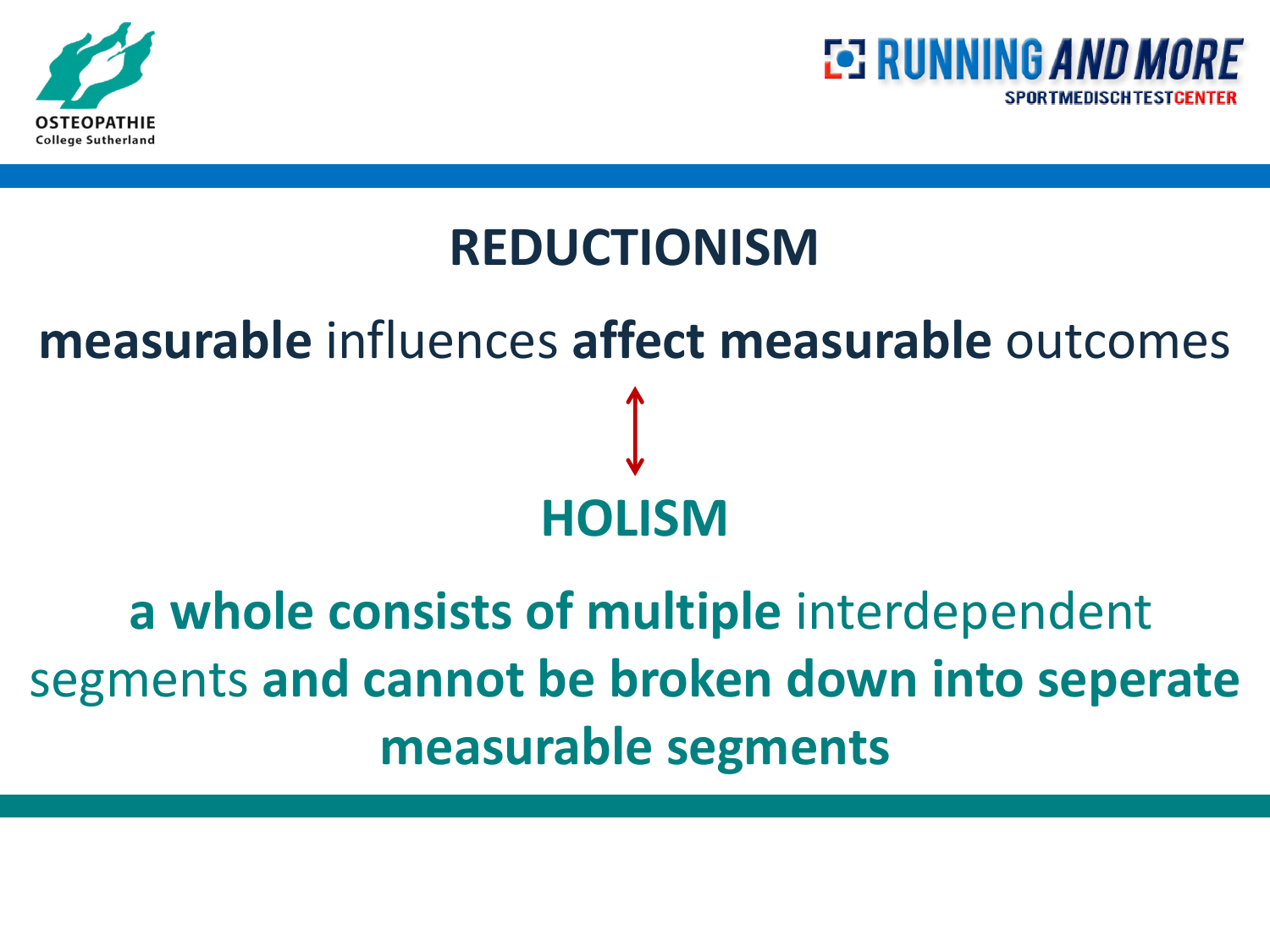



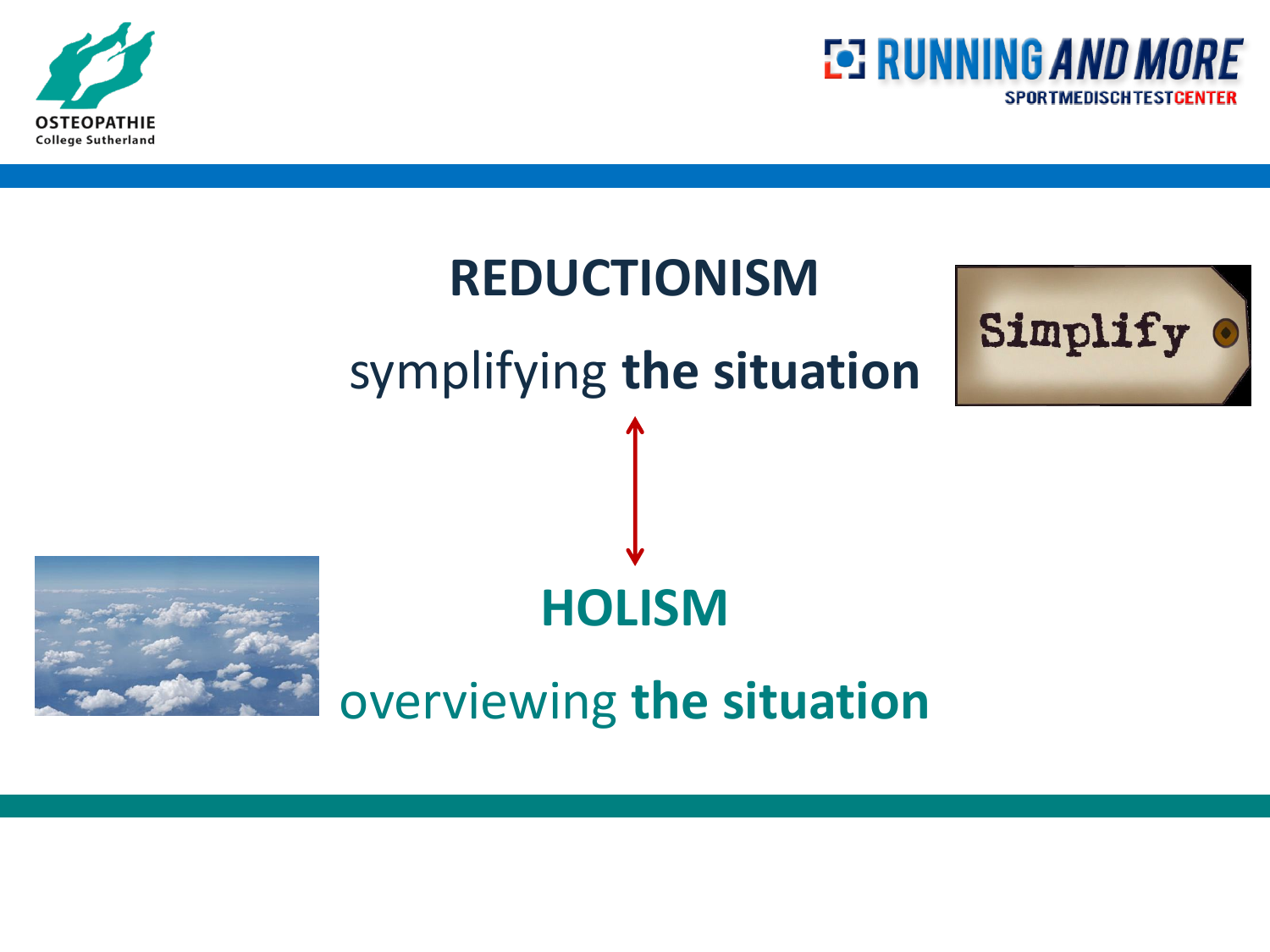



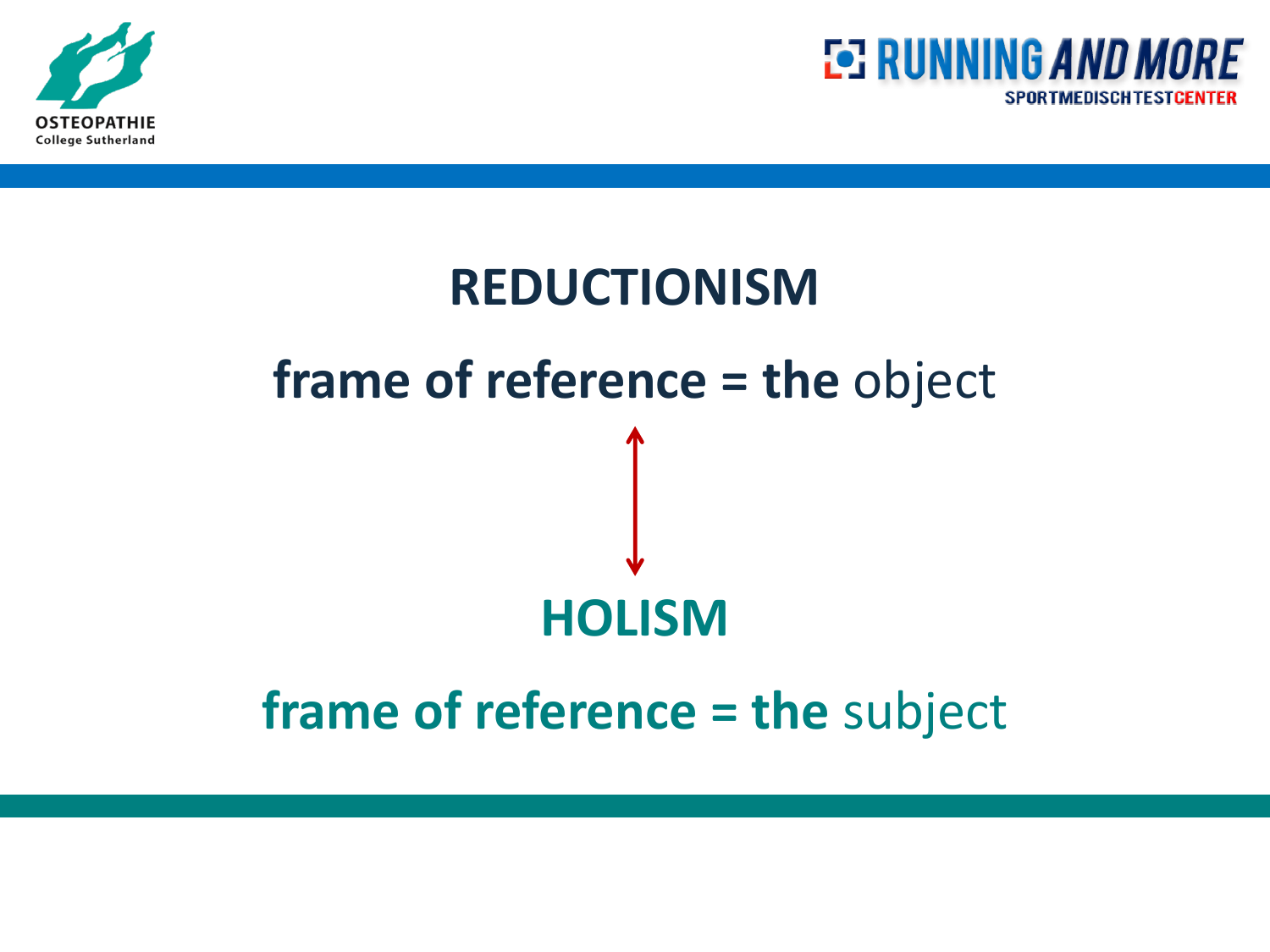



# **REDUCTIONISM concept of** truth **HOLISM**

**concept of** probability **and** meaningfulness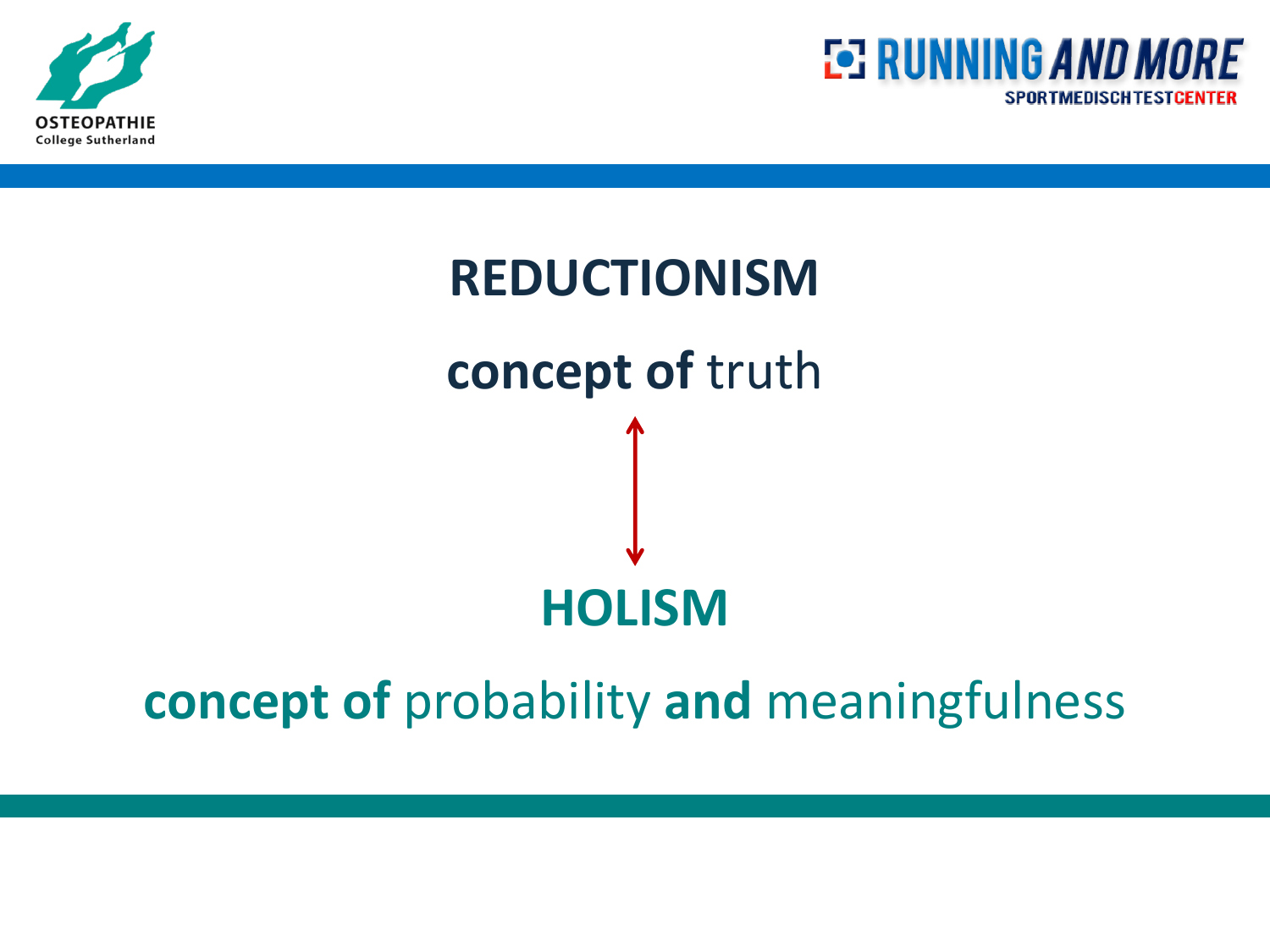





- **Why do we so often use this cause-effect way of thinking?**
- **What is the meaning of holism?**
- **What are the consequences of a holistic concept for**
	- **Scientific osteopathic** research**?**
	- **Osteopathic** training**?**
	- **Osteopathic** diagnostics**?**
	- **Osteopathic** treatment**?**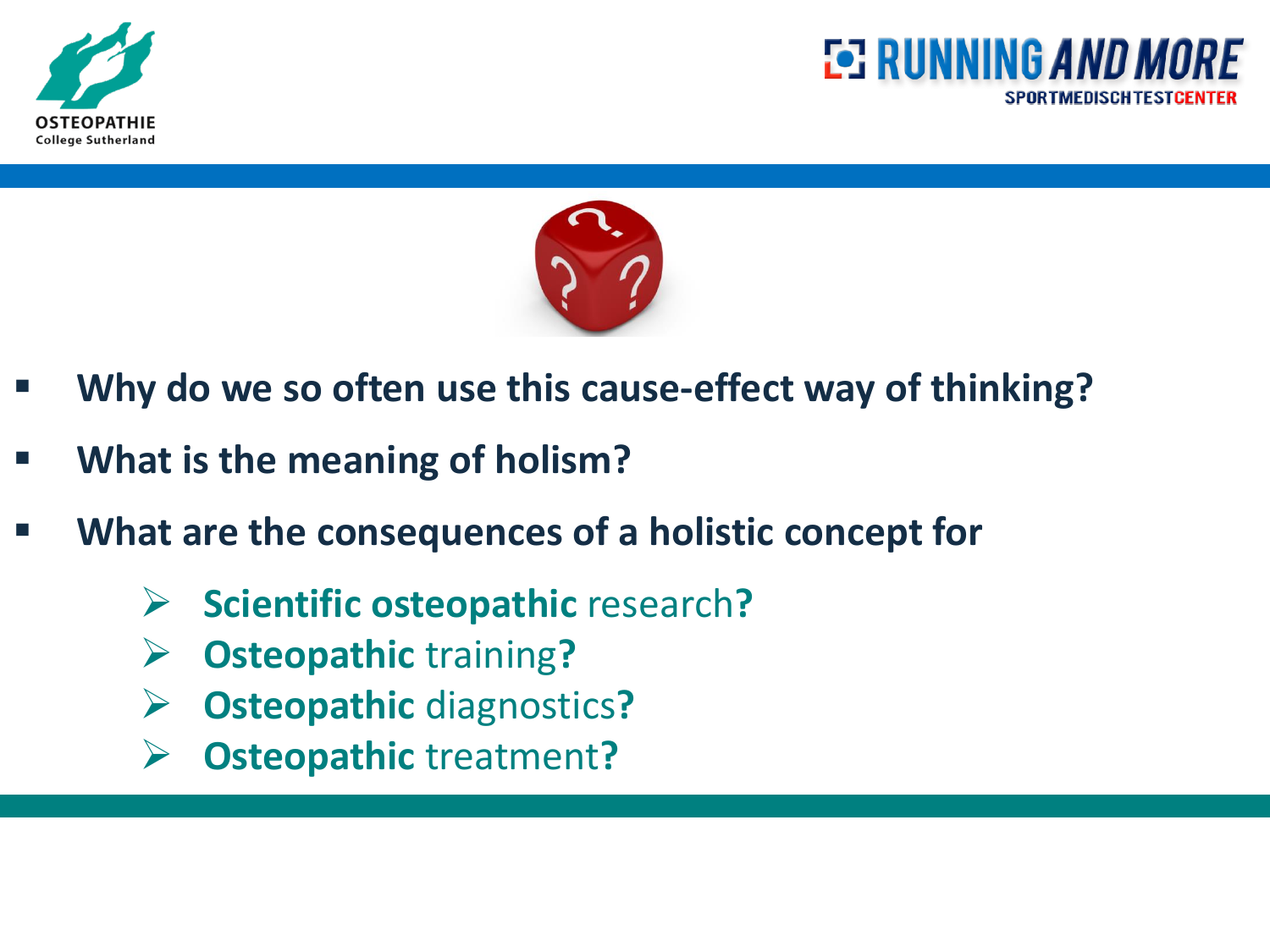



#### CAUSE-EFFECT **way of thinking**



## **tunnel vision**

easiest solution

#### **It works as long as you are in the tunnel!**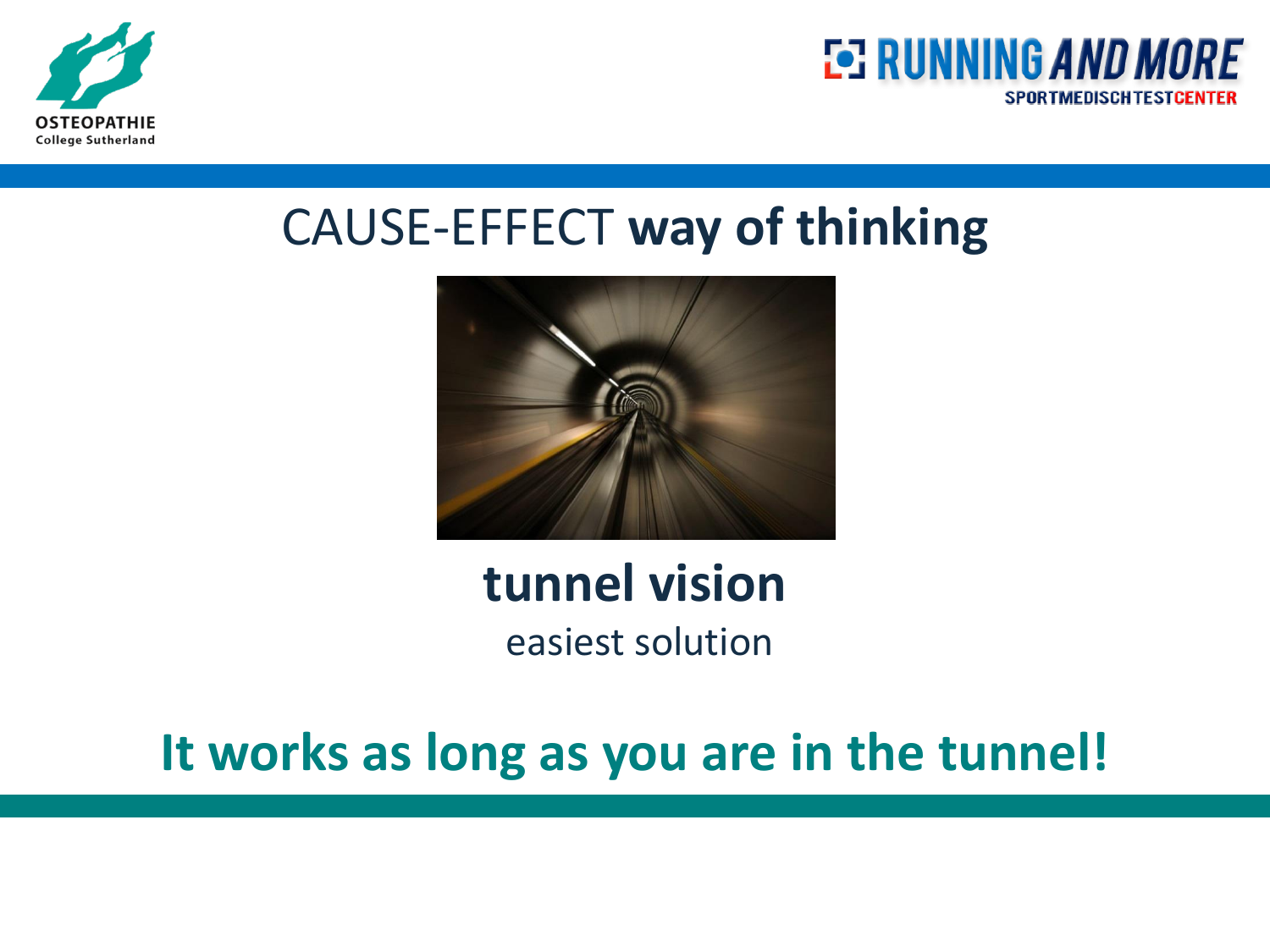



#### **OSTEOPATHIC MEDICINE within a HOLISTIC concept**



### **SCIENTIFIC ?**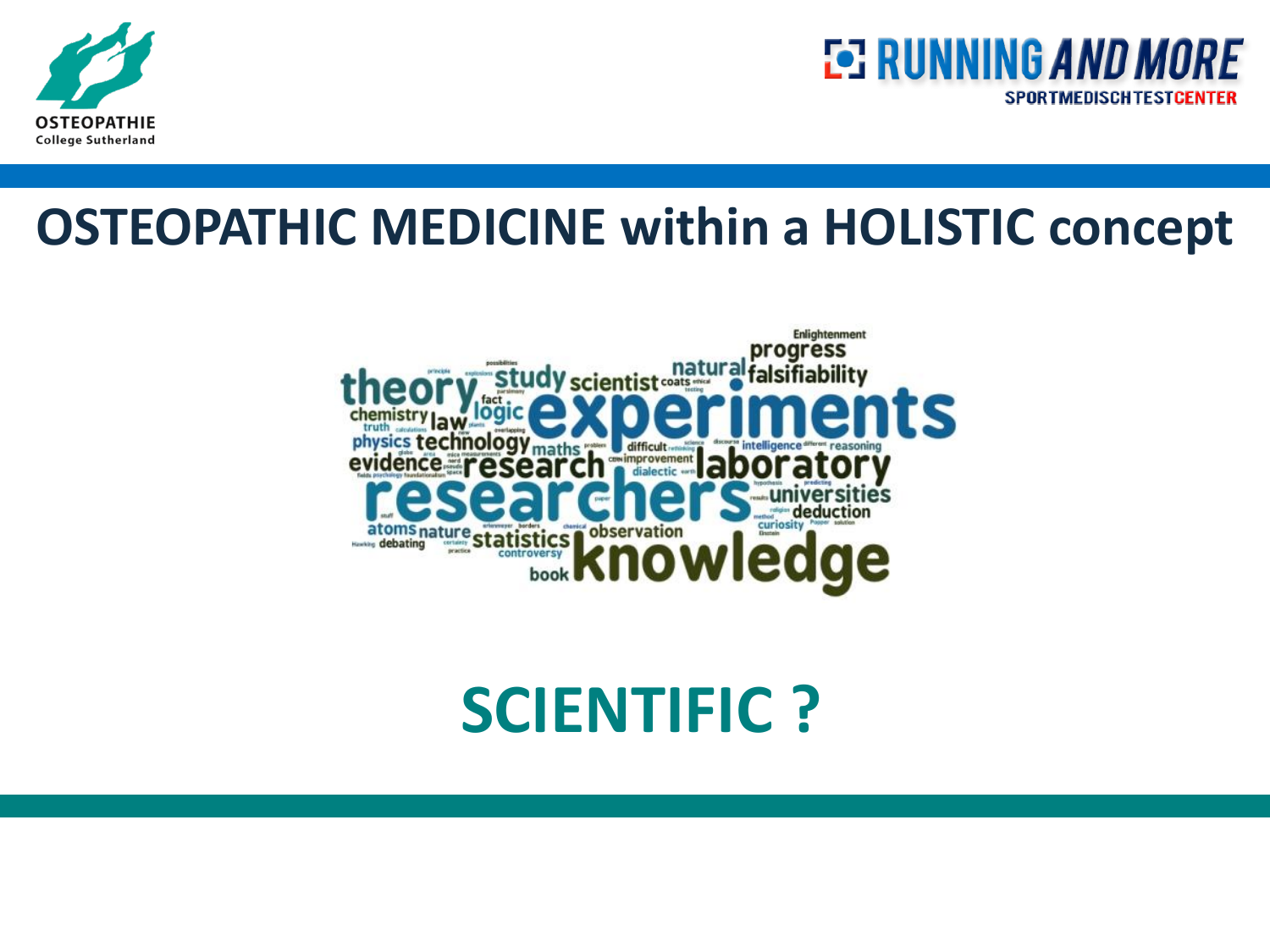



## **Criteria of 'science'**



## **logical - objective - systematic**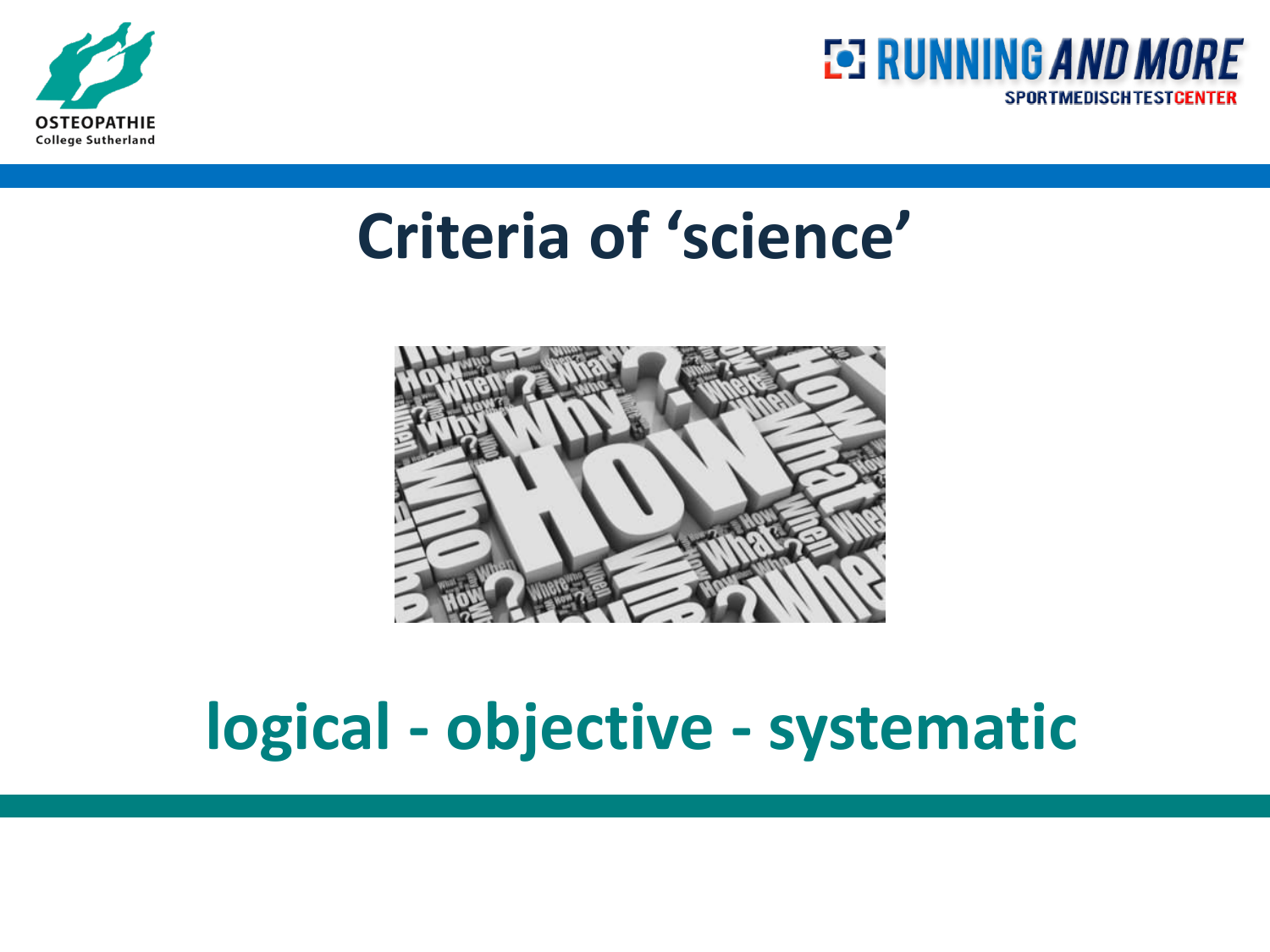



**Logical**



## osteopathic medicine **is based on ANATOMY, PHYSIOLOGY, EMBRYOLOGY, …**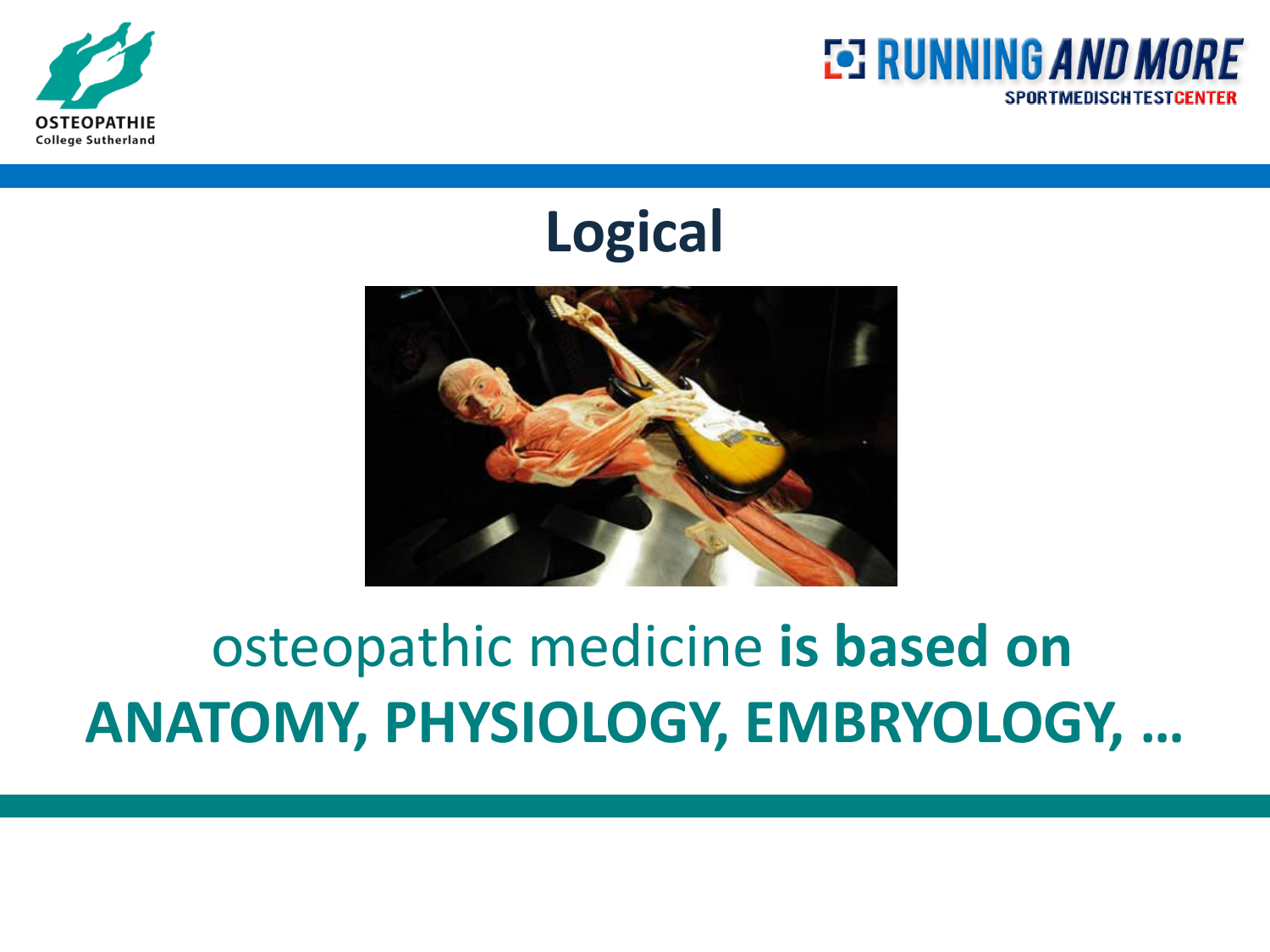



#### **Objective**



#### what we treat is objective **(patient, structures, …)**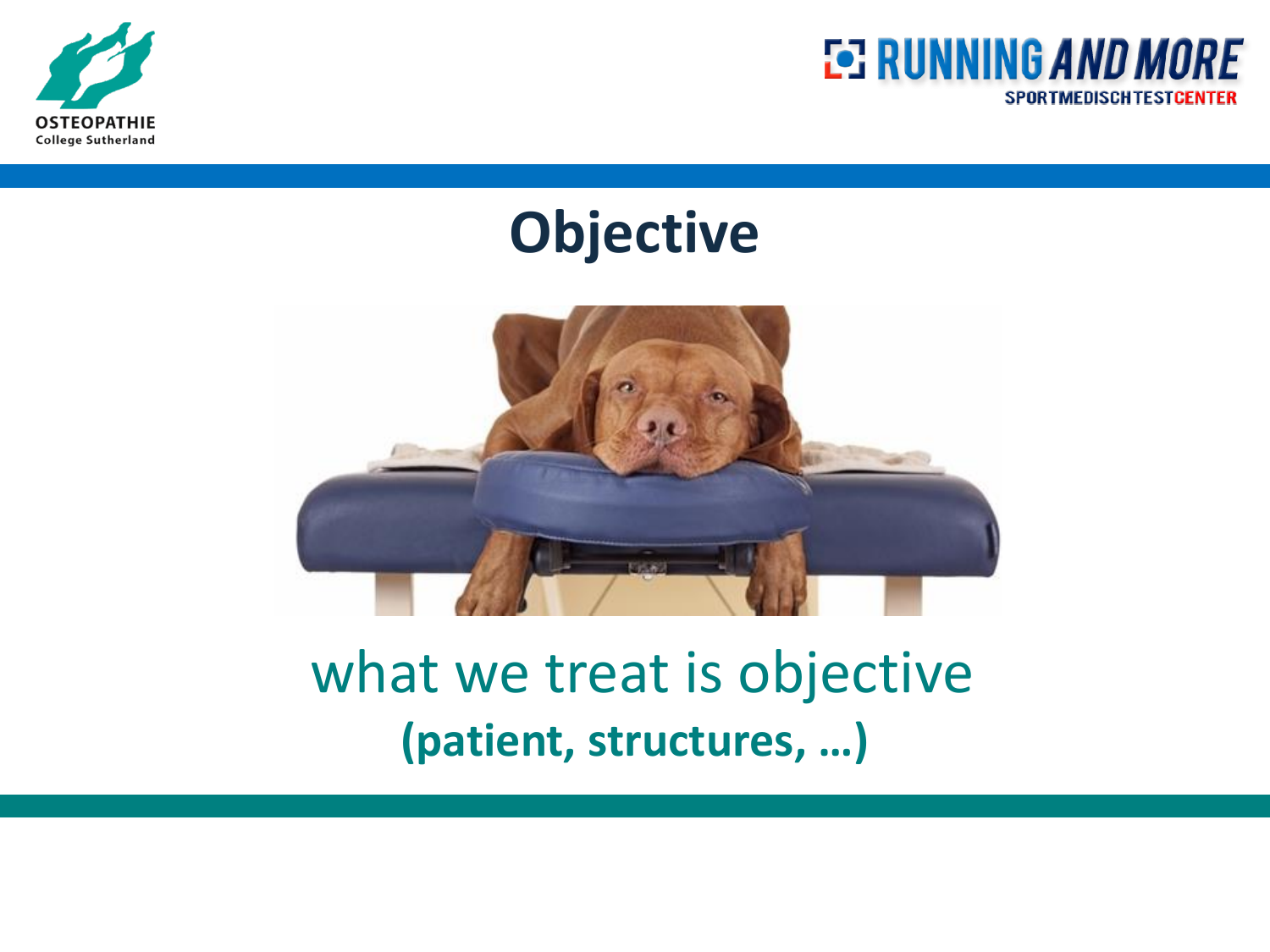



#### **Objective**



## the parameter **(mobility)** we use, is often not testable **(function – dysfunction)**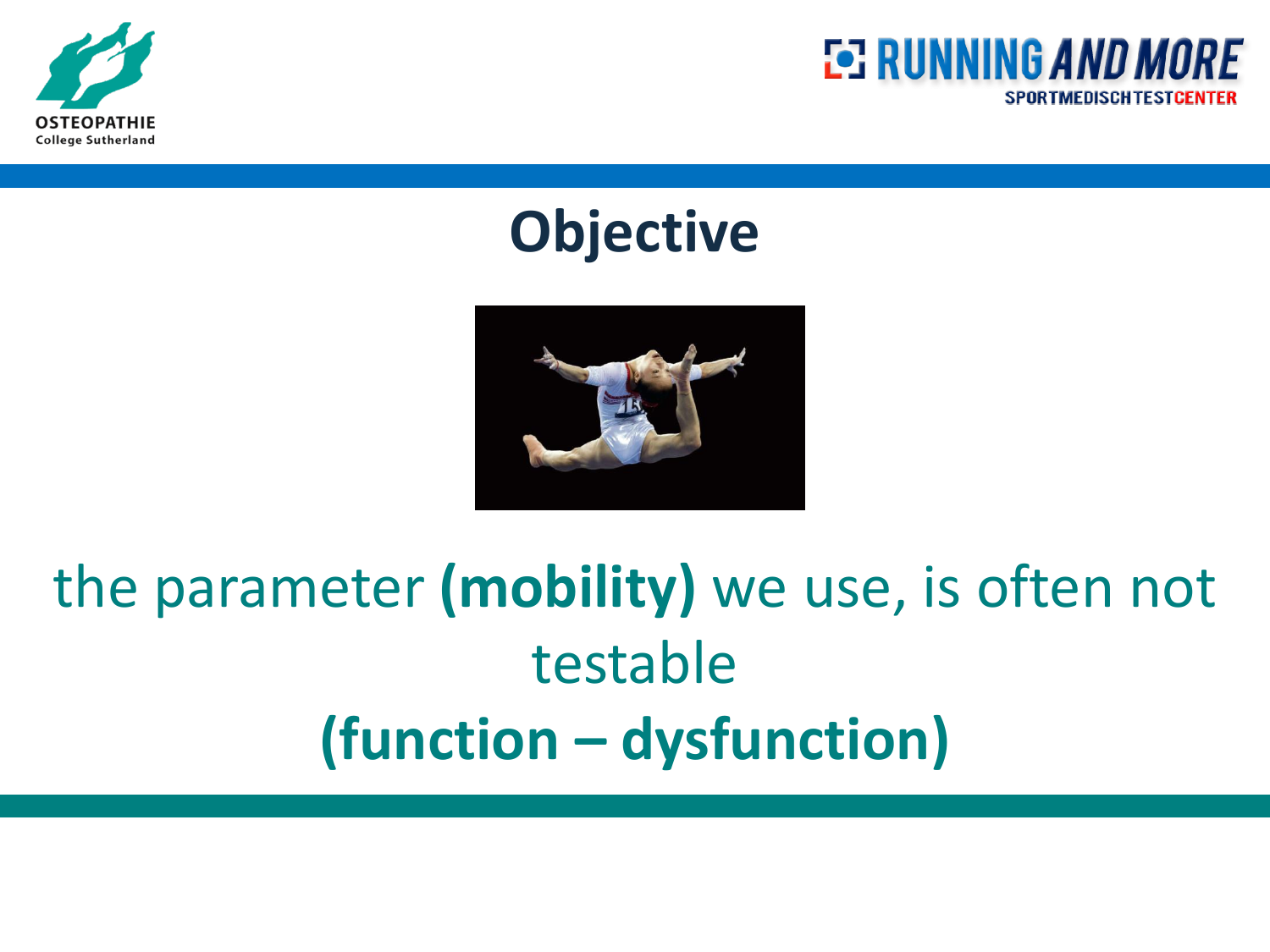



#### **Objective**

**before treatment**



**after treatment**

#### effects **and** effectiveness **are testable**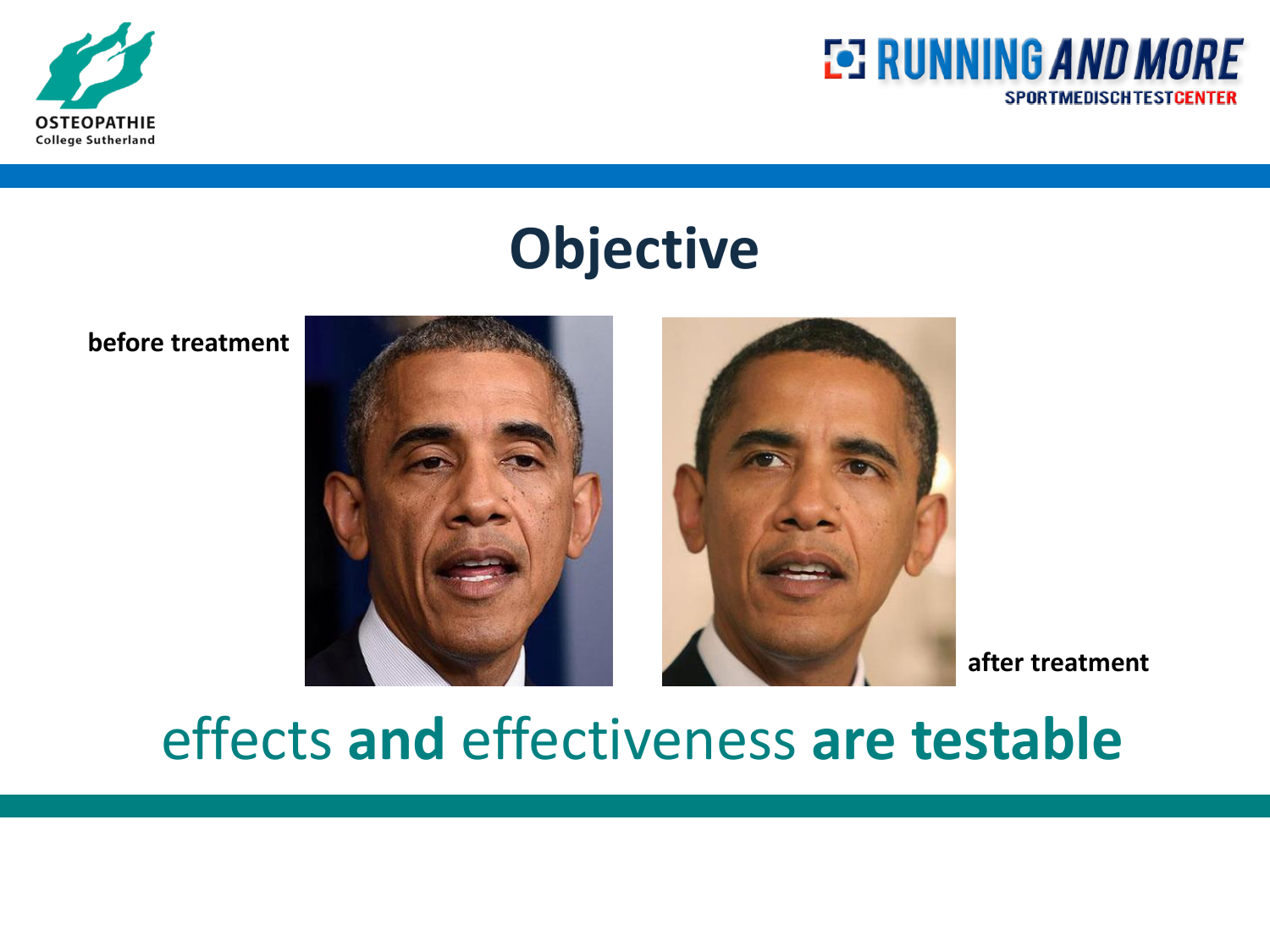





## **osteopathic** diagnosis and treatment **are conducted systematicaly**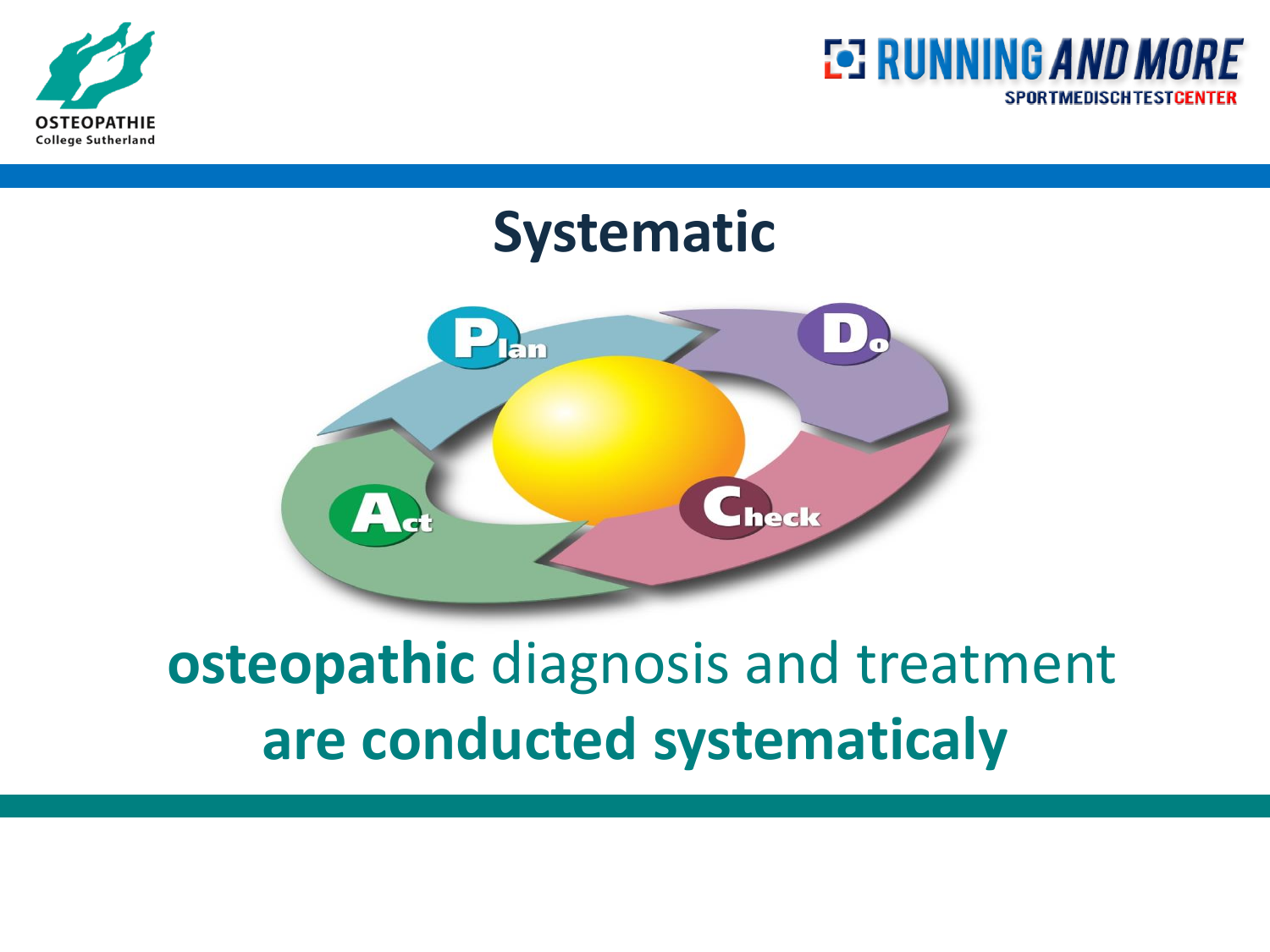



## **What is the meaning of holism in relation to science?**

## **How do we define** health **and** disease **in a** holistic scientific **concept?**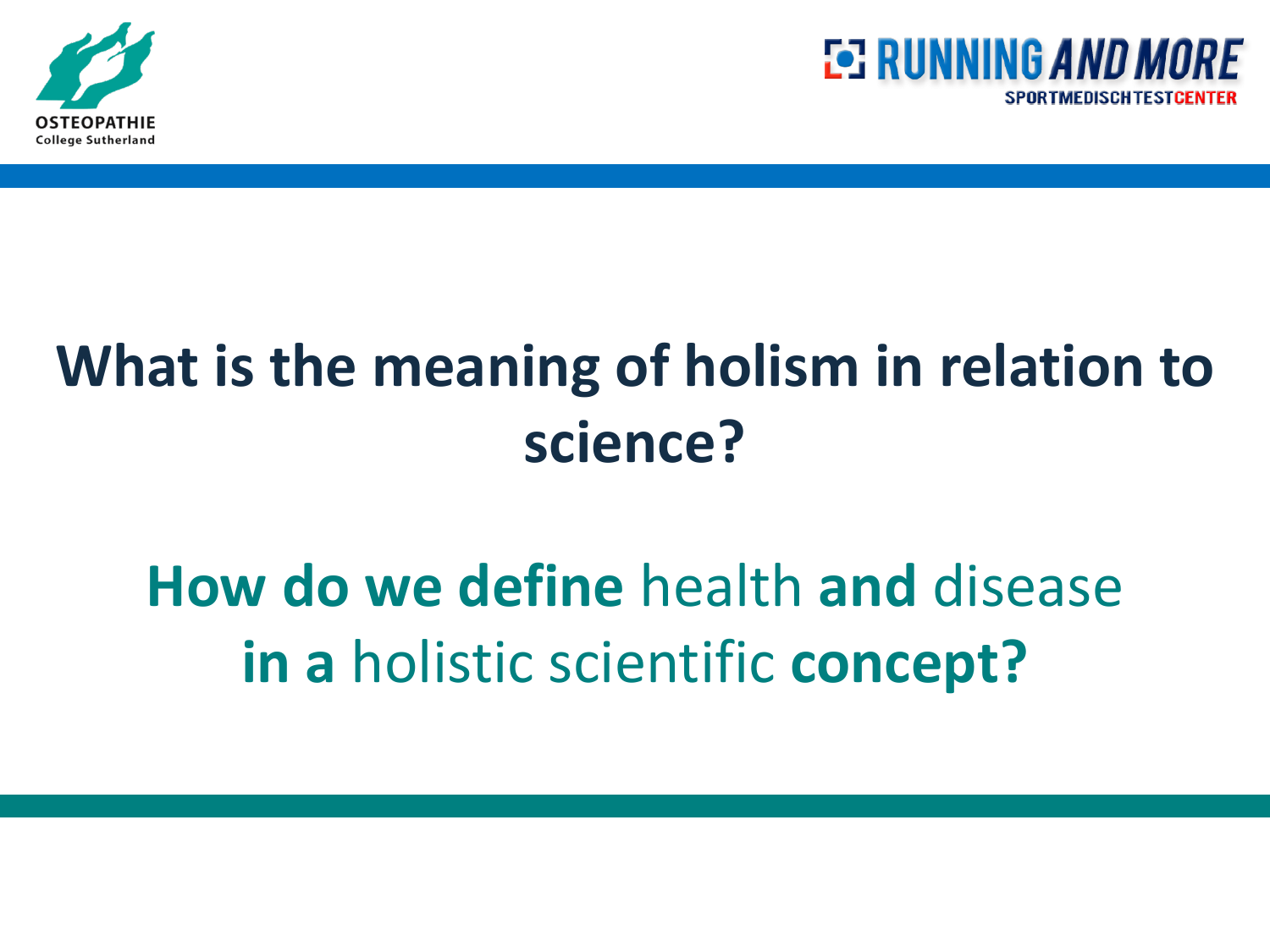



#### **Defining health and disease**



**by means of**  standards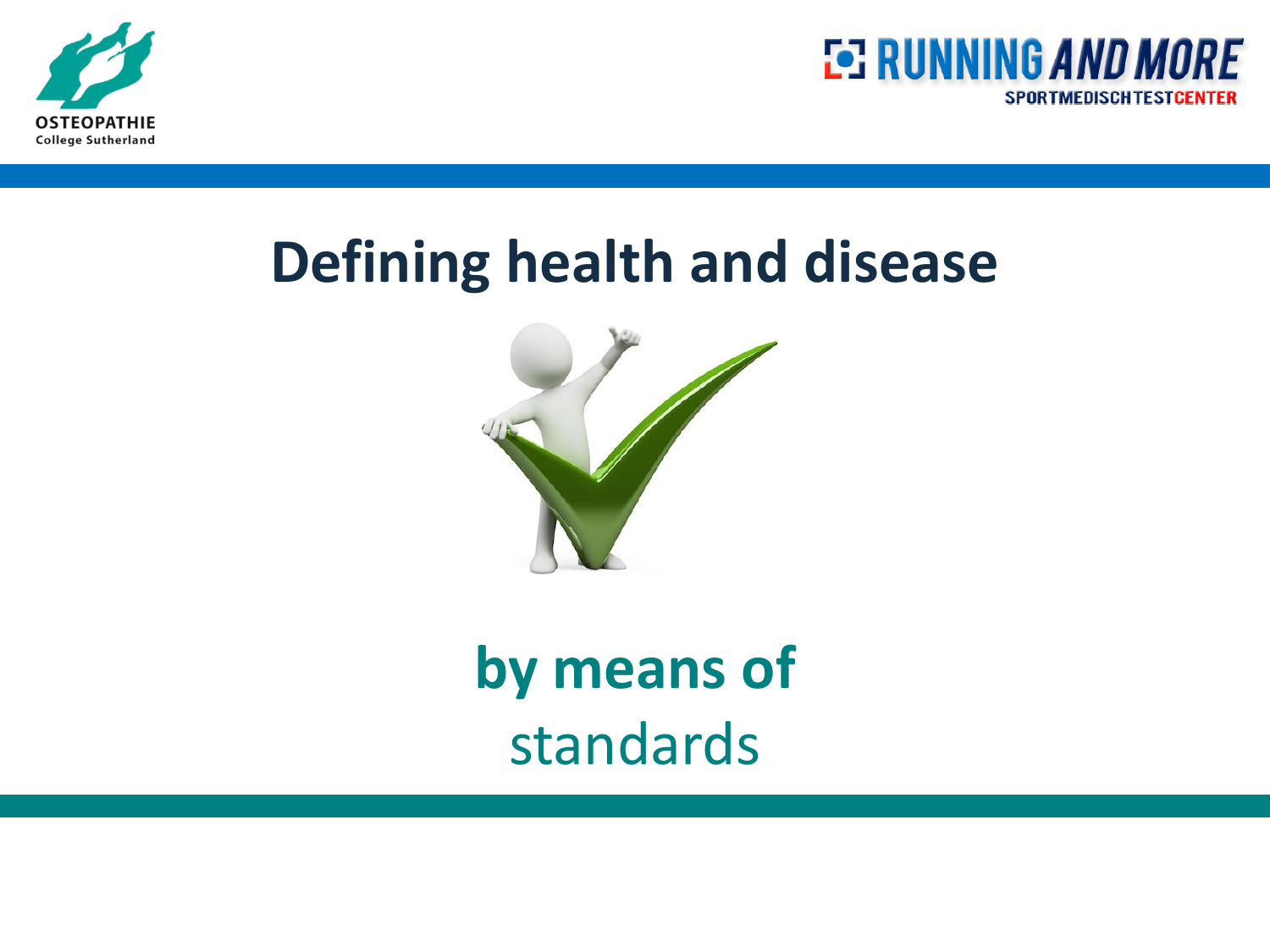



#### **Standards in a reductionistic concept**

**BLOOD TEST DETECTS** 



## blood pressure, cholesterol, liver enzymes, …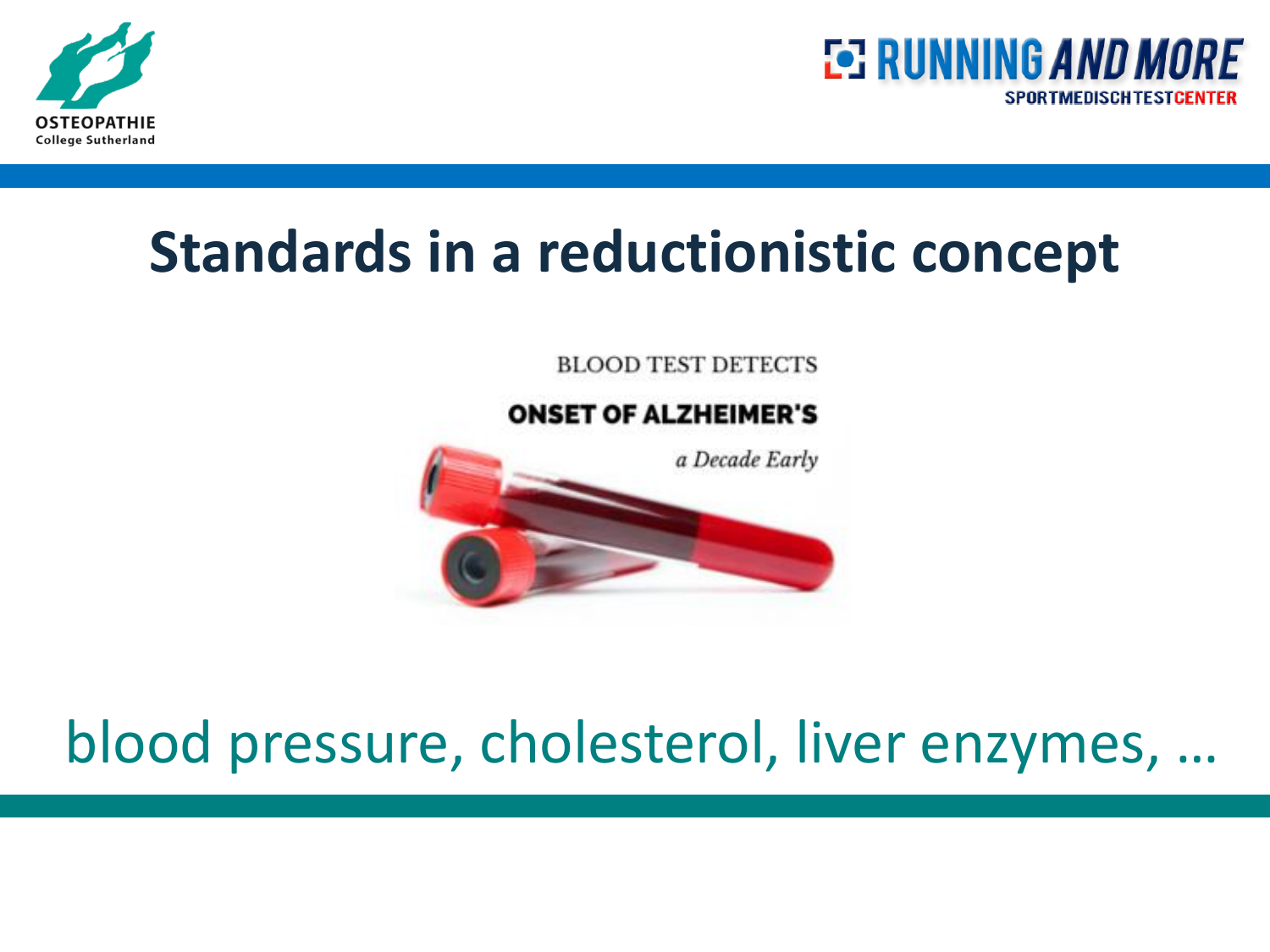



#### **Standards in osteopathic medicine**



ptosis of the kidney, hypertonia of the piriformis, external rotation of the left temporal, …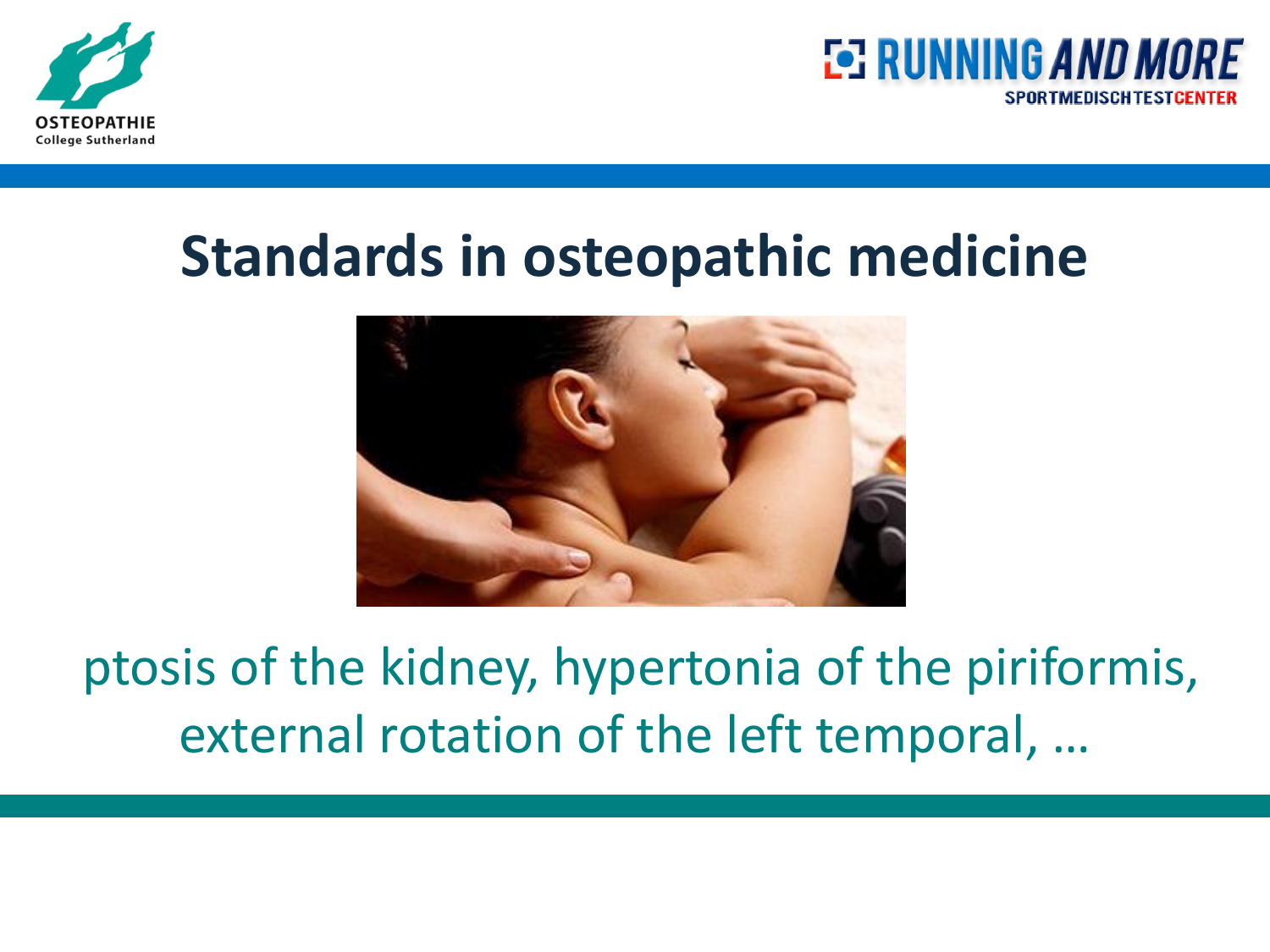



# **Standards fit in a** cause-effect **relationship HOLISM is** more **than**

- standards
- a full body diagnosis
- treating structures that are not directly involved in the complaints of the patient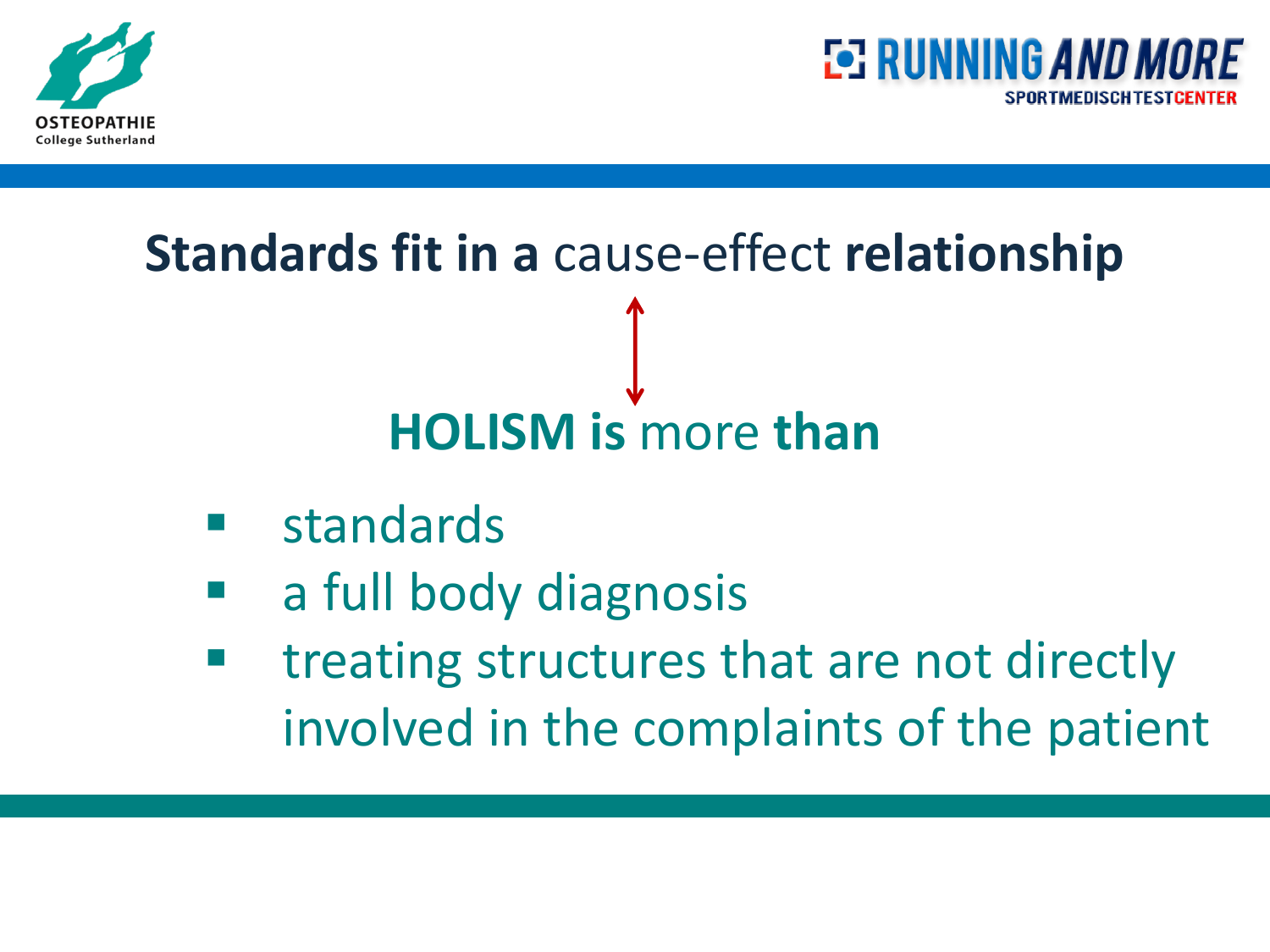



#### **Holism is the whole**



#### **the** WHOLE **is the** PATIENT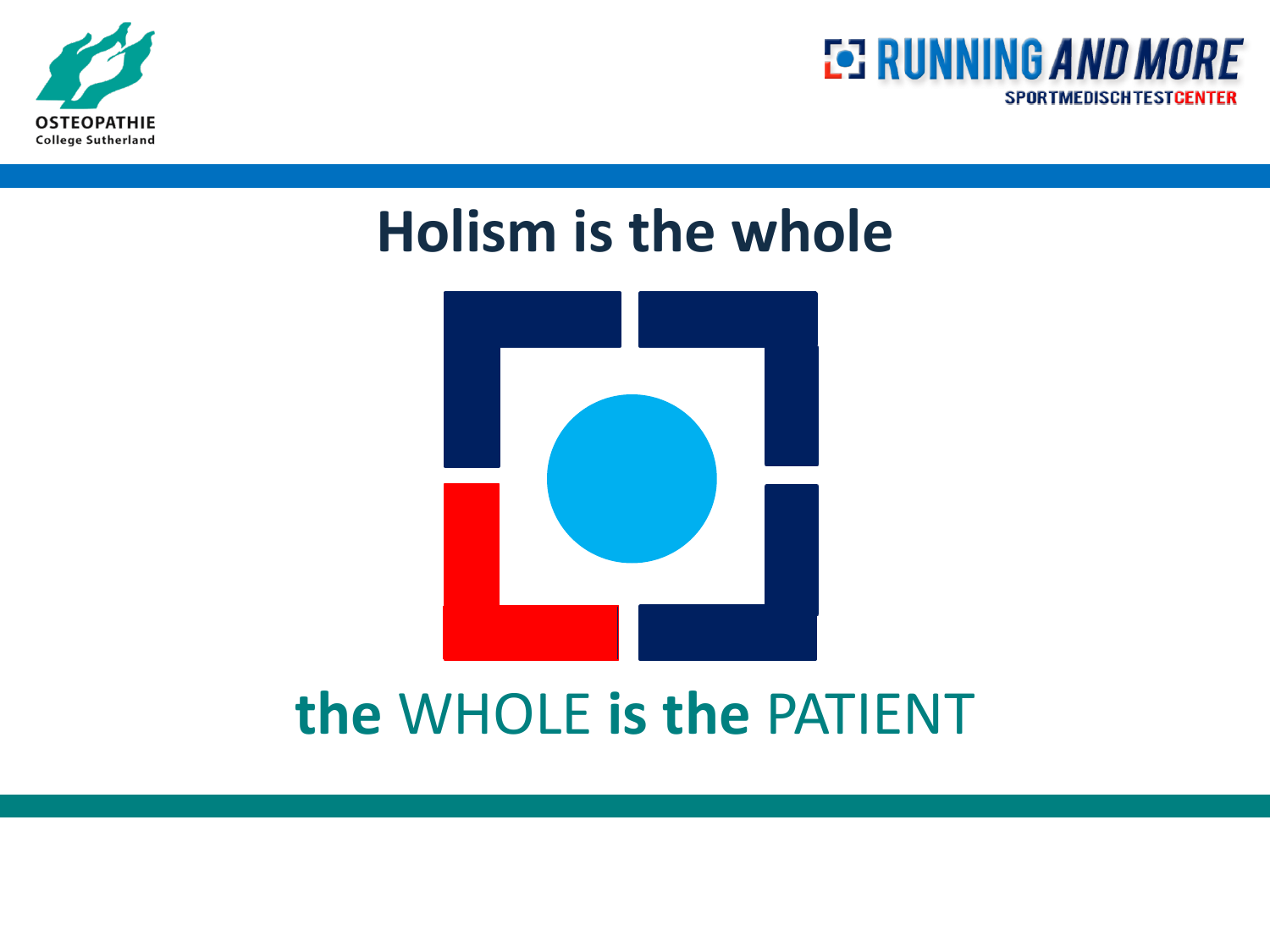



#### **patient = complex adaptative system**



## chaotic not calculable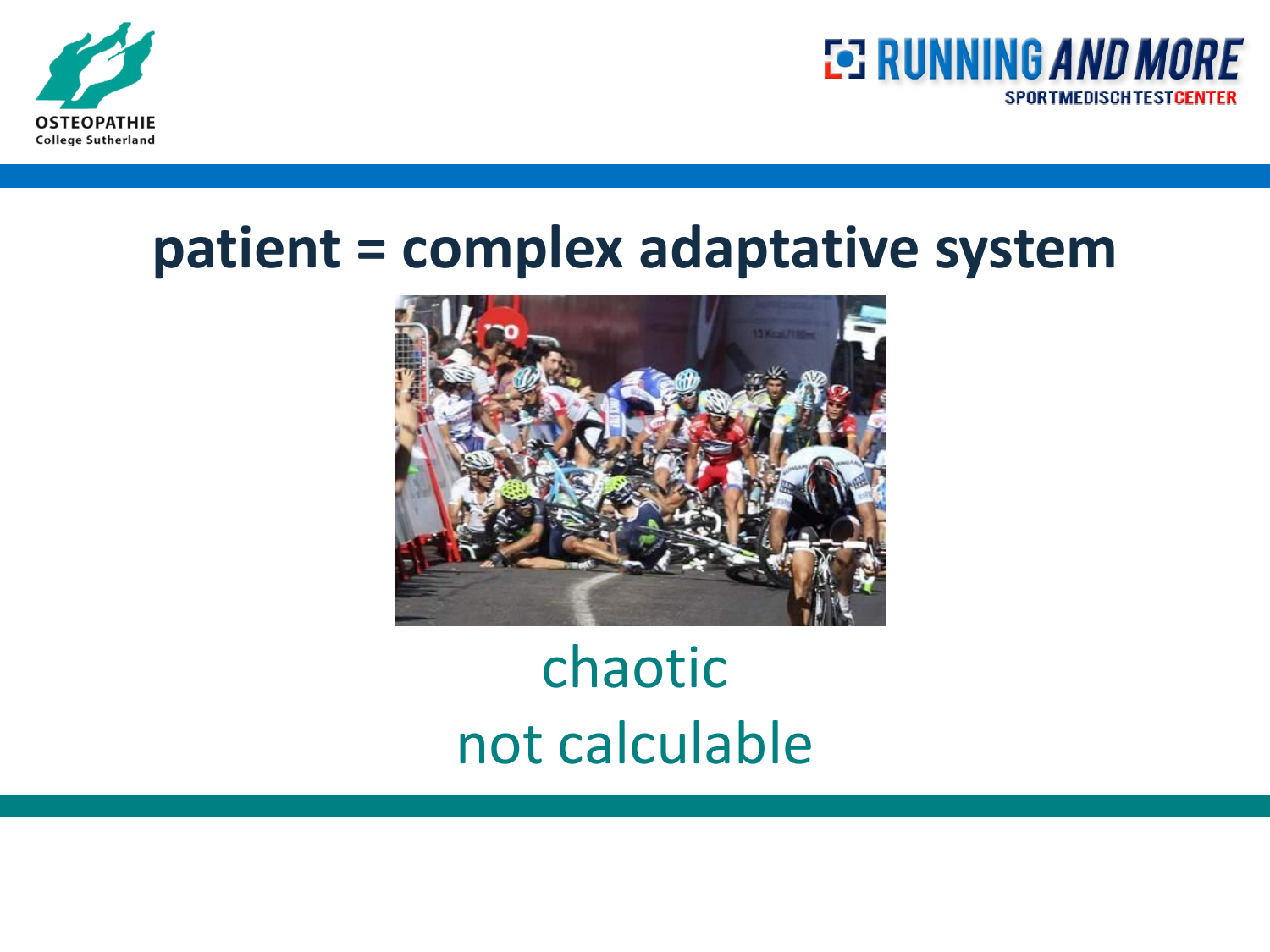



## **Holism for SCIENTIFIC OSTEOPATHIC RESEARCH**

#### Basic **Research**

Clinical **Research**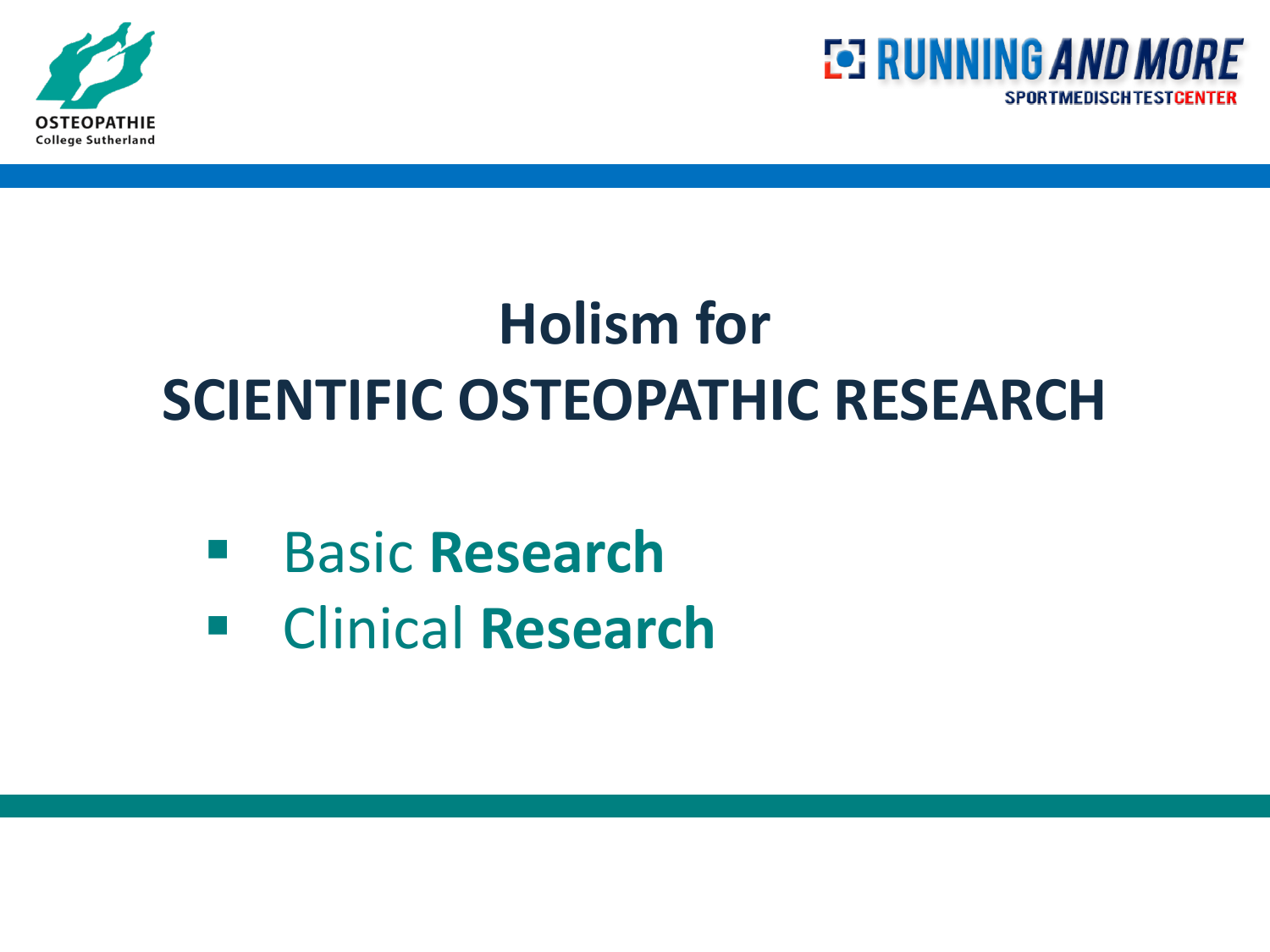



## **BASIC RESEARCH concerns TECHNIQUES for**

 diagnosis **u** treatment

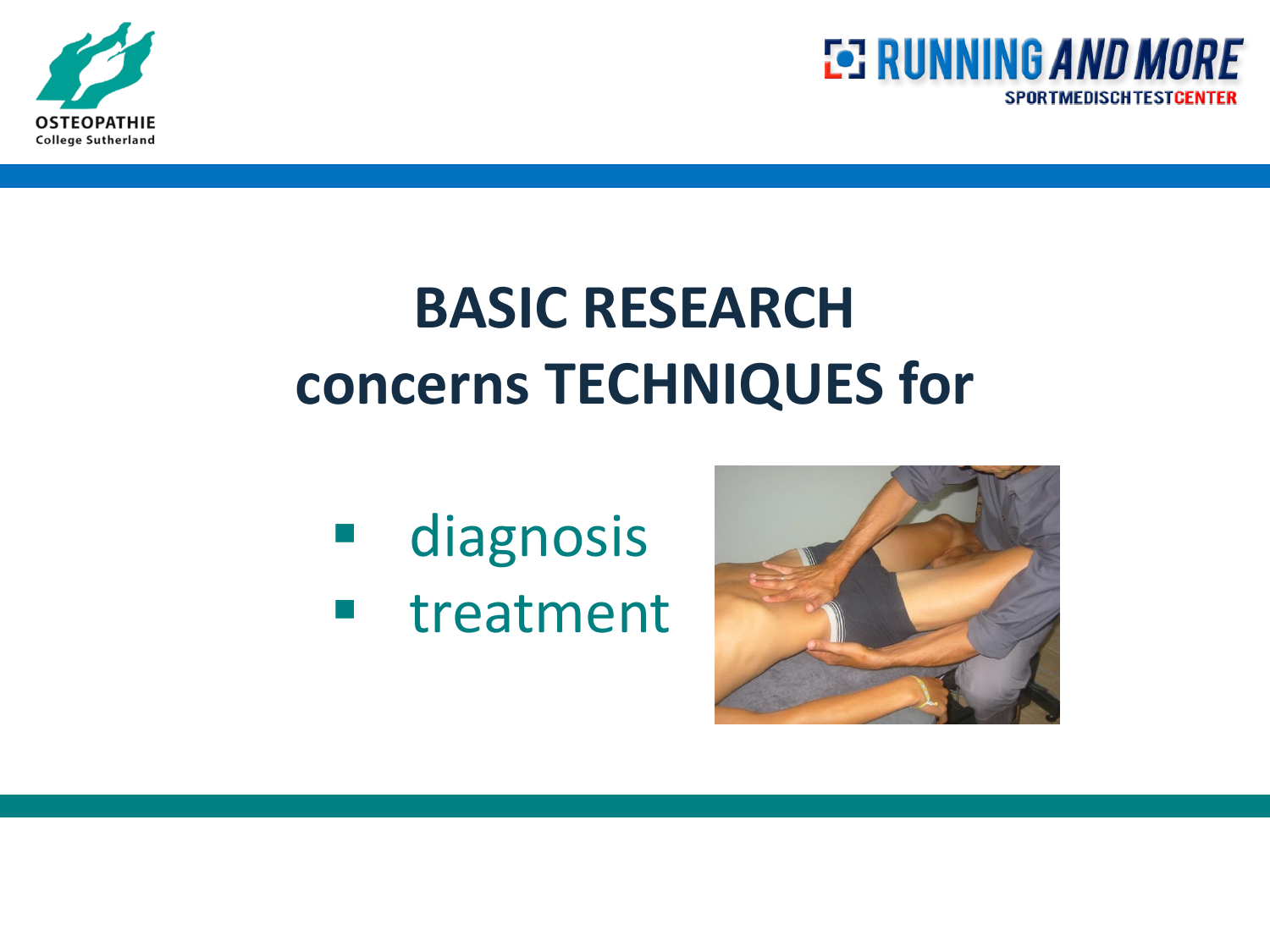



## **BASIC RESEARCH in** OSTEOPATHIC DIAGNOSTICS **reliability studies**



#### focus: intra-examiner reliability **(same patient, same structure, same osteopath)**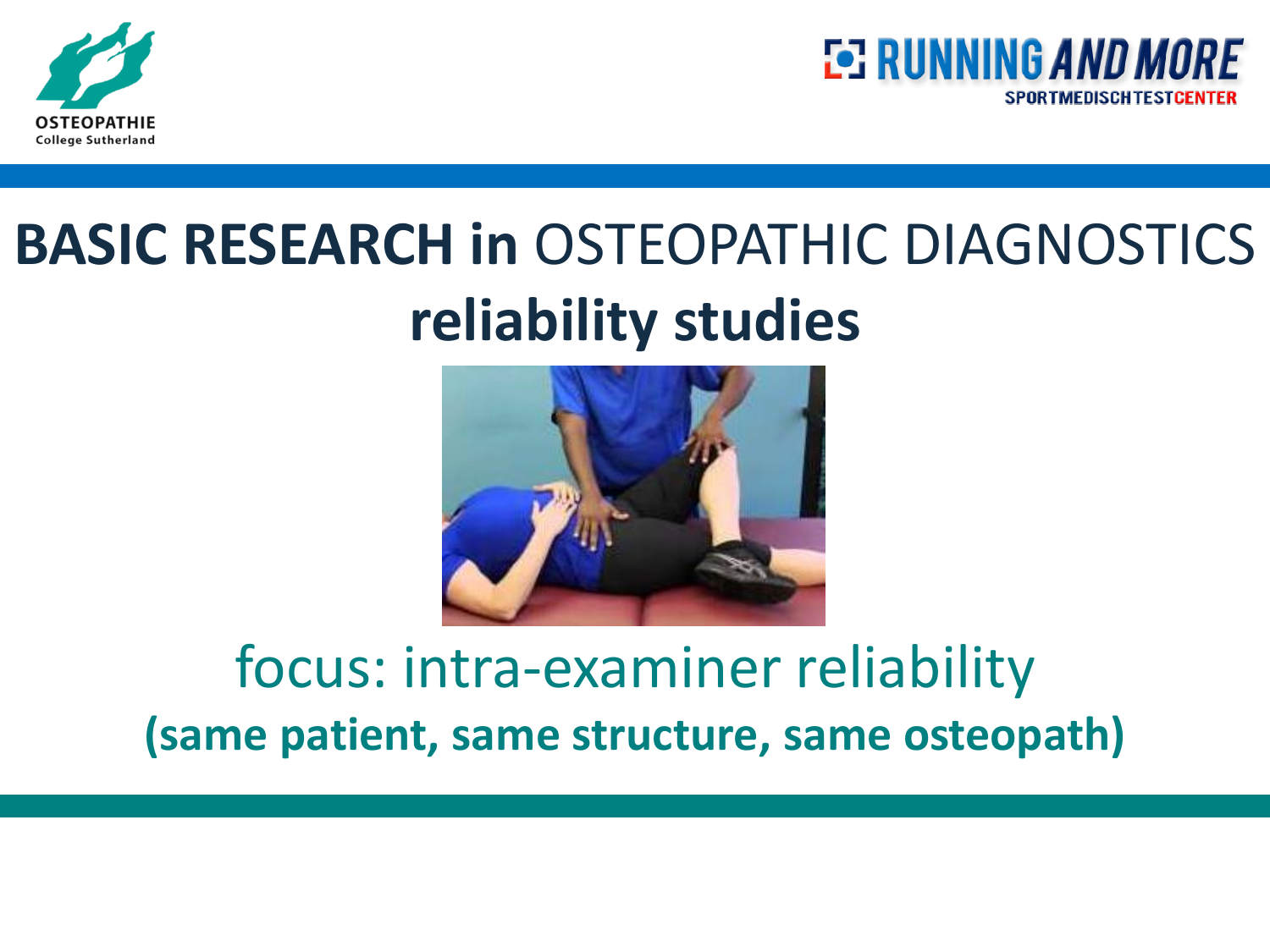



# **BASIC RESEARCH in** THERAPEUTIC TECHNIQUES effects **of osteopathic techniques**

# **Can we influence a certain parameter through a certain MANUAL TECHNIQUE? SHAM TECHNIQUE**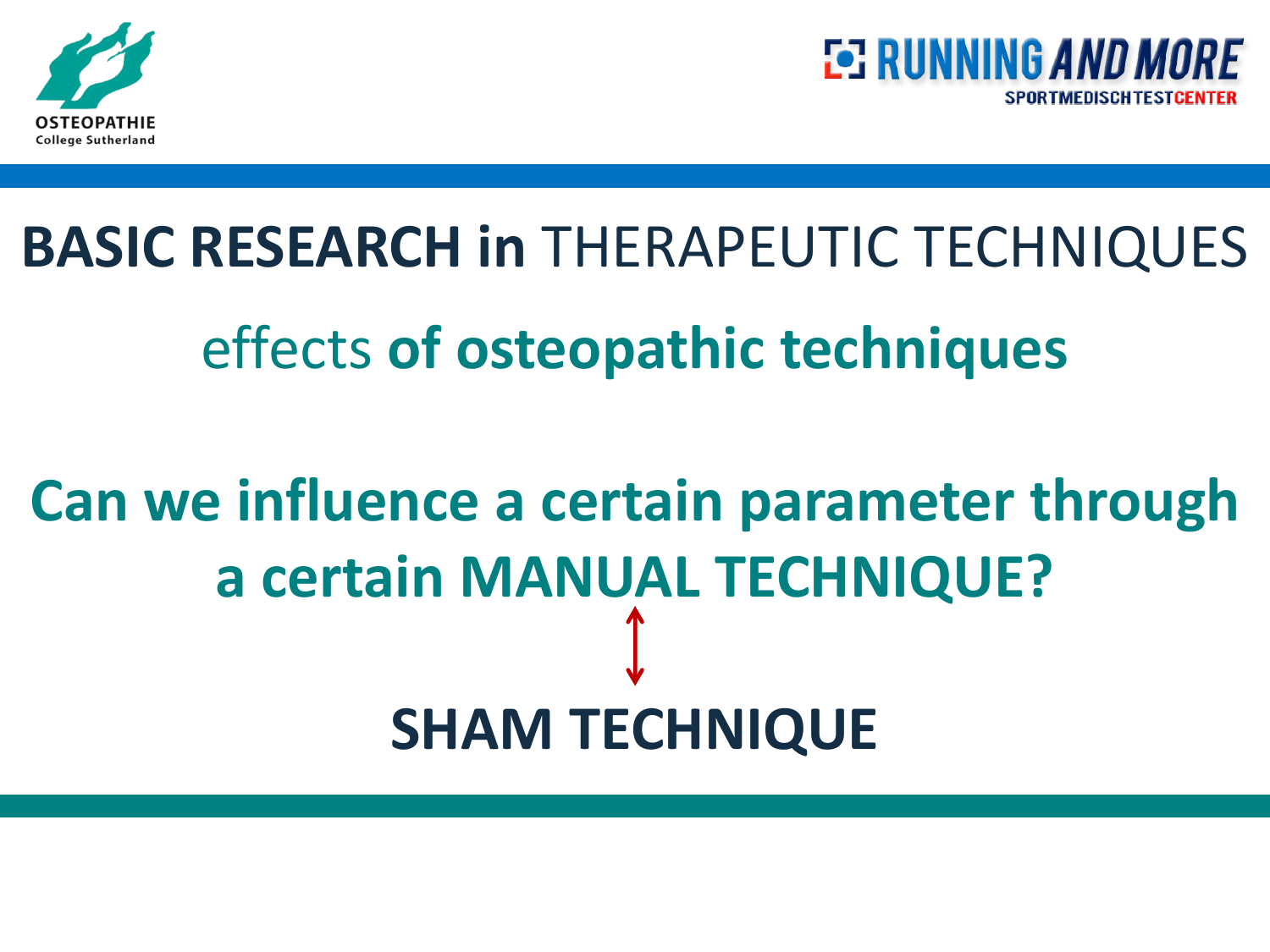



## **CLINICAL RESEARCH in** OSTEOPATHIC TREATMENT

### effectiveness **of the whole treatment**



#### **PRAGMATIC RCT**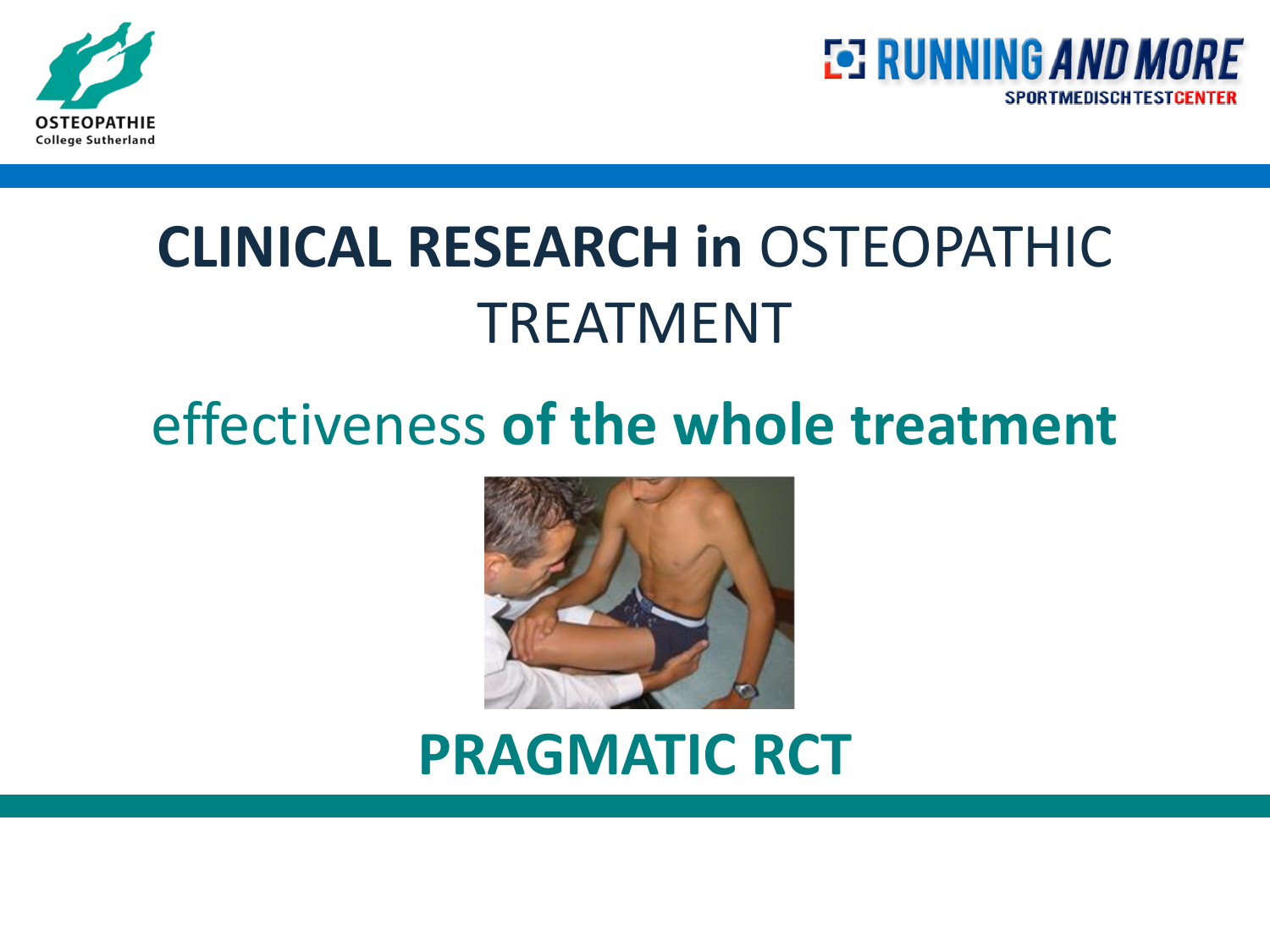



## **CLINICAL RESEARCH in** OSTEOPATHIC TREATMENT

## osteopathic treatment **(black box design) versus**

no treatment - standard treatment

#### **SHAM** TREATMENT **DOES NOT EXIST**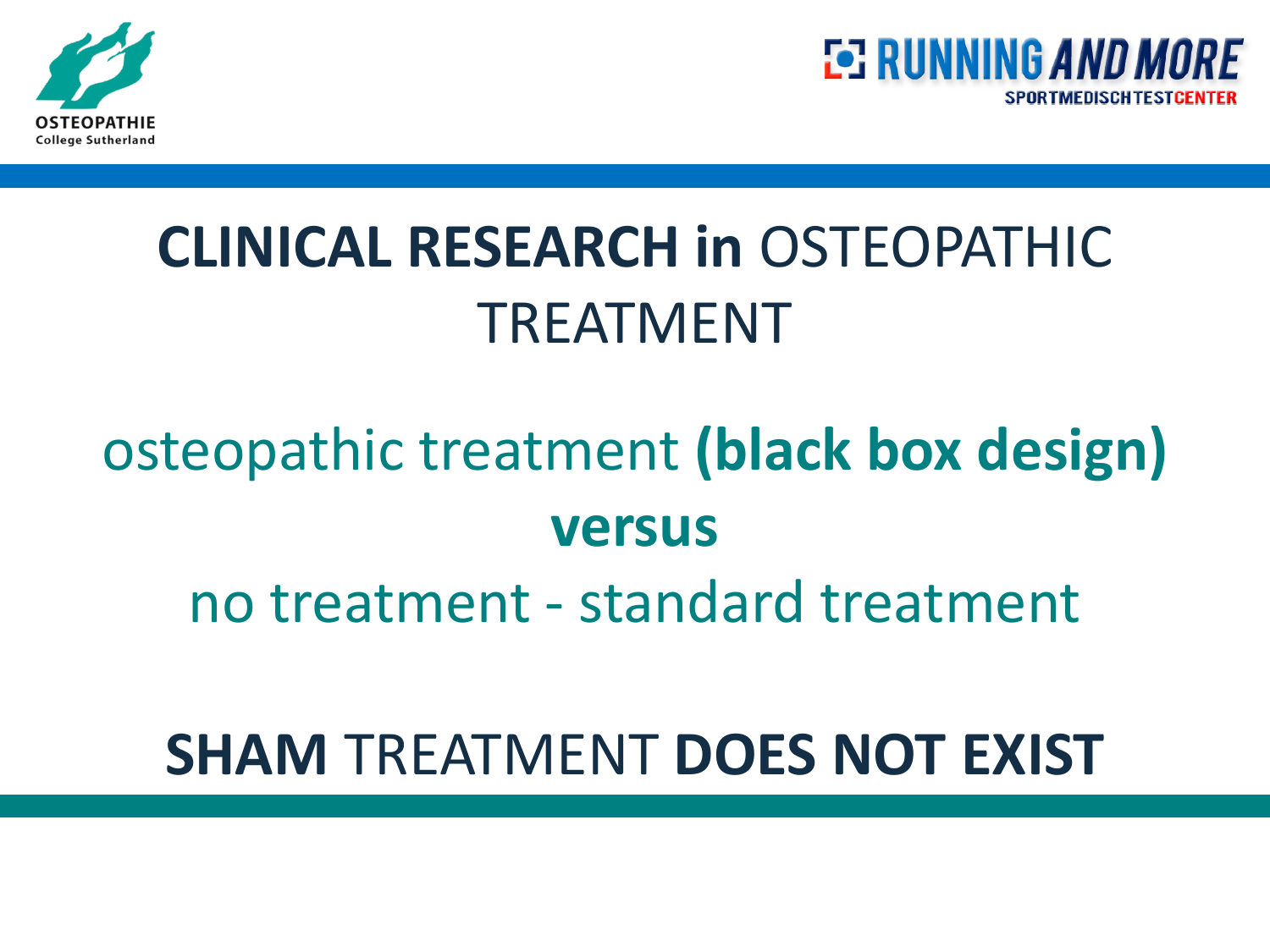



## **Holism in OSTEOPATHIC EDUCATION**

No modular **training**



- **Focus on high level background and** knowledge of basic sciences
- **Focus on the** principles of the techniques**, and not on the technical aspect only**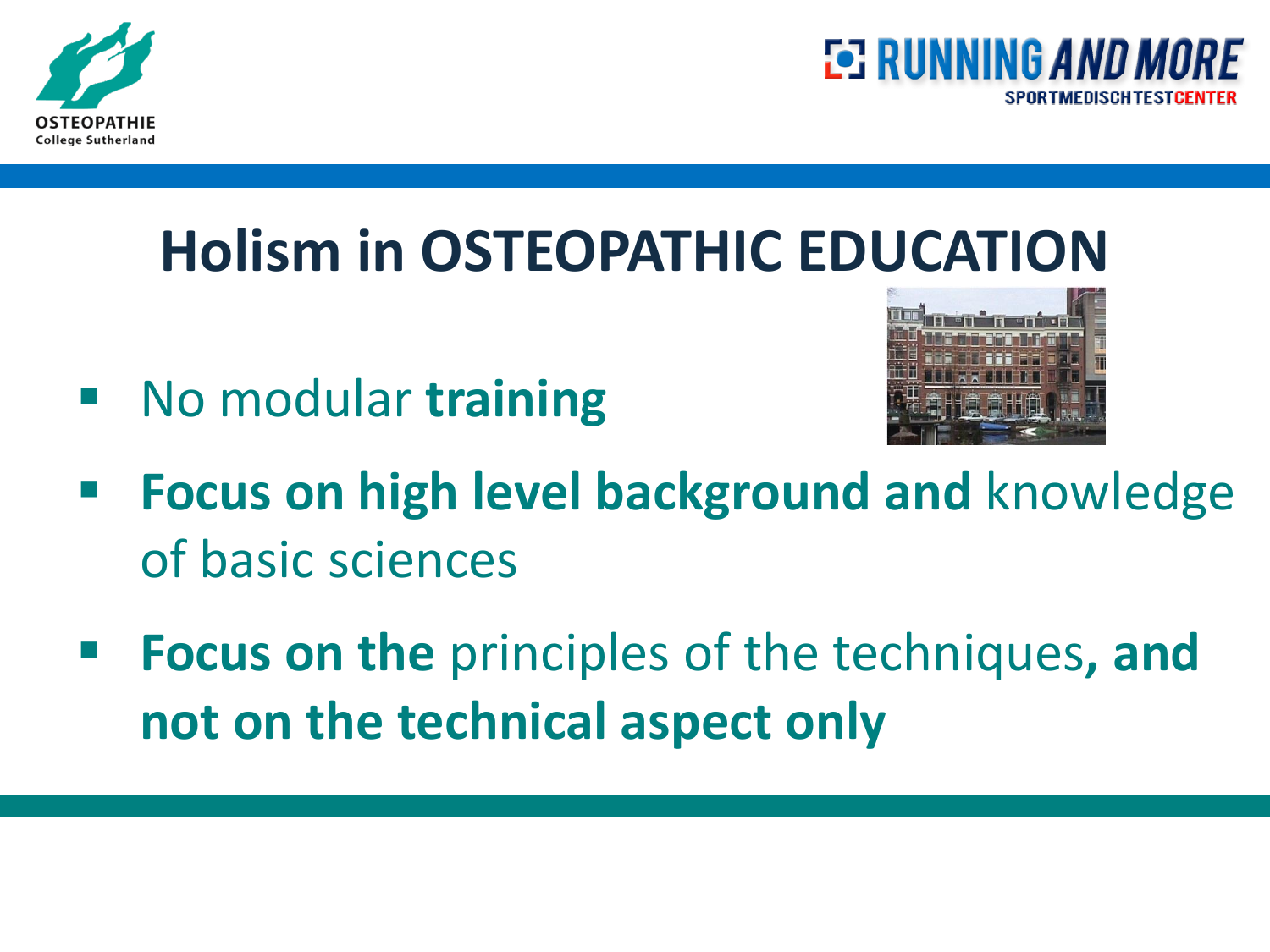



## **Holism in OSTEOPATHIC DIAGNOSIS**

#### **symptoms belong**

- partly to the disease **(~ differential diagnosis)**
- **P** partly to the patient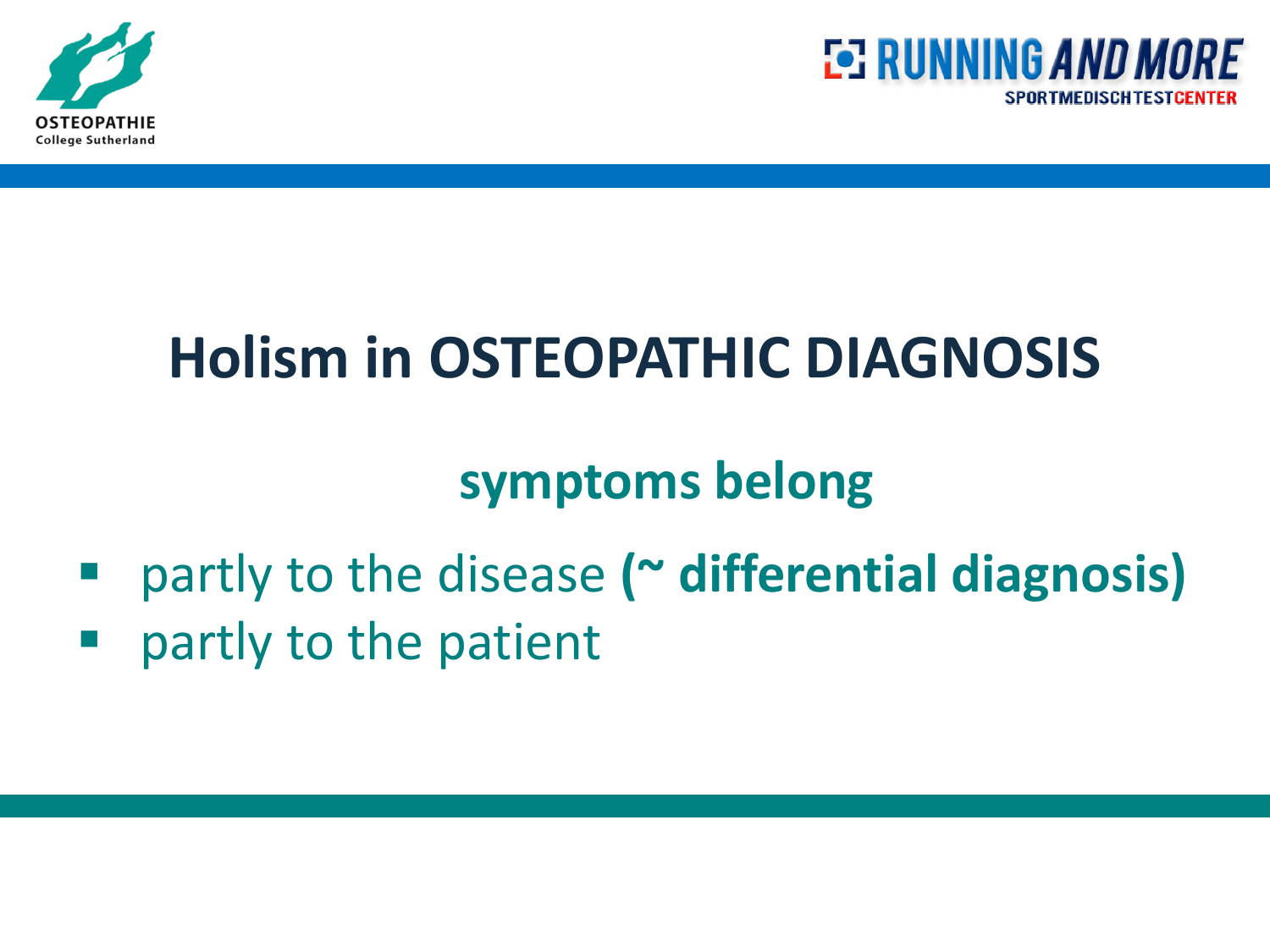



## **Holism in OSTEOPATHIC DIAGNOSIS**

## inhibition **tests**

#### **≠ defining the** cause

### **= defining** what to do NOW **for this specific patient to make him/her function better!**

what **will I treat?**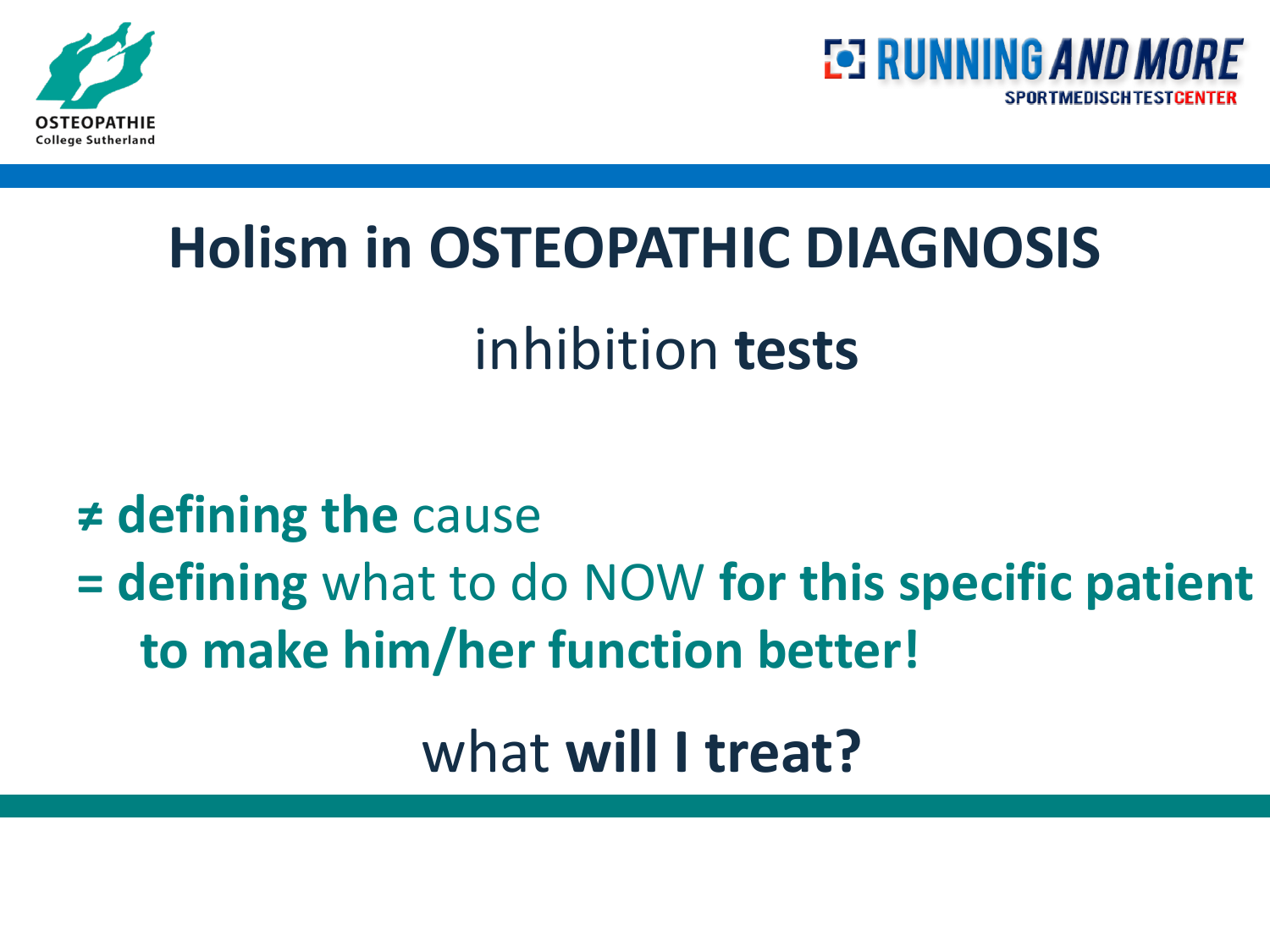



## **Holism in OSTEOPATHIC TREATMENT**

## how **will I treat?**

 direct **or** indirect **techniques** global **or** localized **techniques**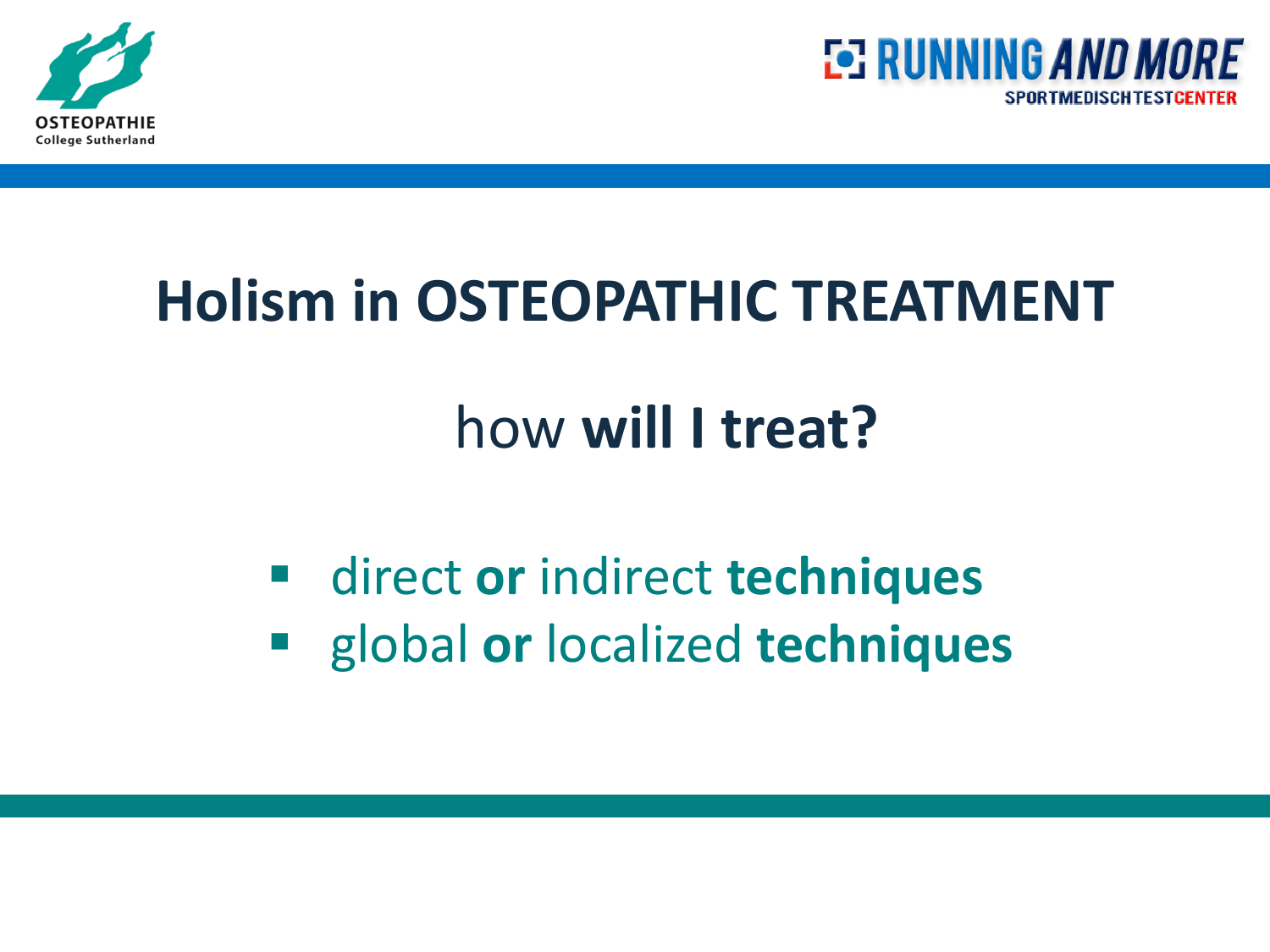



#### **Holism in OSTEOPATHIC TREATMENT**

## how **will I treat?**



#### **parameter =** typology **of the patient**